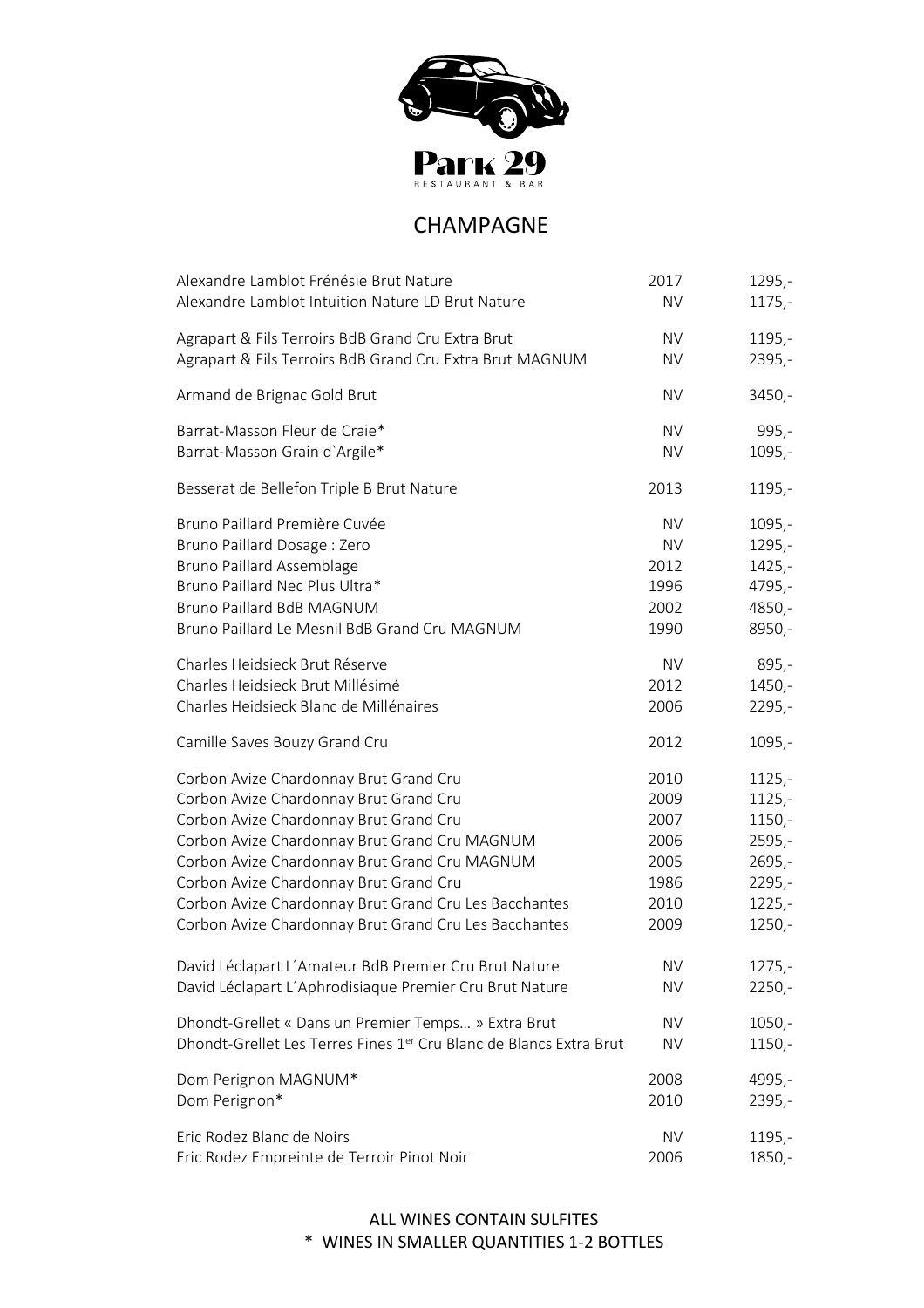

| Etienne Calsac Les Rocheforts 1er Cru Blanc de Blancs Extra Brut | <b>NV</b> | $1050,-$ |
|------------------------------------------------------------------|-----------|----------|
| Geoffroy Terre 1 <sup>er</sup> Cru Millesime Extra Brut          | 2008      | 1595,-   |
| Geoffroy Empreinte Brut 1er Cru MAGNUM                           | 2013      | 1895,-   |
| Georges Laval Cumiéres Premier Cru Brut Nature                   | <b>NV</b> | $1295,-$ |
| Georges Laval Blanc de Blancs Les Chénes Premier Cru Brut Nature | 2015      | $1925,-$ |
| Krug Grande Cuvée Brut 169eme Édition                            | <b>NV</b> | $2550,-$ |
| Krug Vintage*                                                    | 2006      | $3875,-$ |
| Larmandier-Bernier Longitude BdB Premier Cru Extra Brut          | <b>NV</b> | $1195,-$ |
| Larmandier-Bernier Terre de Vertus BdB Premier Cru Brut Nature   | 2014      | $1295,-$ |
| Leclerc Briant Brut Reserve                                      | <b>NV</b> | $1095,-$ |
| Leclerc Briant Premier Cru Blanc de Meuniers Brut Zero           | 2015      | $2150,-$ |
| Leclerc Briant Abyss Millésime Brut Zero                         | 2015      | $2295,-$ |
| Louis Roederer Cristal MAGNUM                                    | 2009      | $5125,-$ |
| Marguet Shaman Grand Cru                                         | 2017      | $1195,-$ |
| Marguet Cramant Grand Cru                                        | 2015      | 1495,-   |
| Marguet Ambonnay Grand Cru                                       | 2015      | 1495,-   |
| Marie-Courtin Efflorescence Extra Brut                           | 2015      | $1195,-$ |
| Marie-Courtin Efflorescence Extra Brut MAGNUM*                   | 2014      | 2495,-   |
| Marie-Courtin Efflorescence Extra Brut MAGNUM                    | 2015      | $2295,-$ |
| Marie-Courtin Efflorescence Extra Brut DUBBEL MAGNUM (3 L)       | 2015      | 5895,-   |
| Marie-Courtin Présence Extra Brut                                | 2017      | $1375,-$ |
| Marie-Courtin Résonance Extra Brut                               | 2017      | $1125,-$ |
| Pierre Peters Grand Cru Blanc de Blancs Extra Brut               | <b>NV</b> | $1125 -$ |
| Pierre Peters L'Esprit Grand Cru Blanc de Blancs Brut            | 2015      | $1225 -$ |
| Pierre Peters Réserve Oubliée Grand Cru Blanc de Blancs Brut     | <b>NV</b> | $1295,-$ |
| Pierre Peters Les Chétillons Grand Cru Blanc de Blancs Brut      | 2014      | 1595,-   |
| Piollot Père Champs Rayés Brut Nature*                           | 2011      | $1095,-$ |
| Piollot Père Champs Rayés Brut Nature MAGNUM                     | 2011      | 1995,-   |
| Piollot Père Colas Robin Brut Nature                             | 2013      | $1125,-$ |
| Piollot Père Come des Tallants Zero Dosage                       | 2011      | $1050,-$ |
| Piollot Père Come des Tallants Zero Dosage MAGNUM                | 2014      | $1850,-$ |
| Piollot Père Come des Tallants Zero Dosage                       | 2017      | $1025,-$ |
| Piollot Père Mepetit Brut Nature                                 | 2016      | $1075,-$ |
| Selosse-Pajon Rendez-Vous Blanc de Blancs                        | <b>NV</b> | $950 -$  |
| Selosse-Pajon Sacre Blanc Blanc de Blancs Grand Cru Avize        | NV        | $1050,-$ |
| Telmont Sans Soufre Brut                                         | 2012      | $1095,-$ |
| Telmont O.R 1735                                                 | 2004      | $1650,-$ |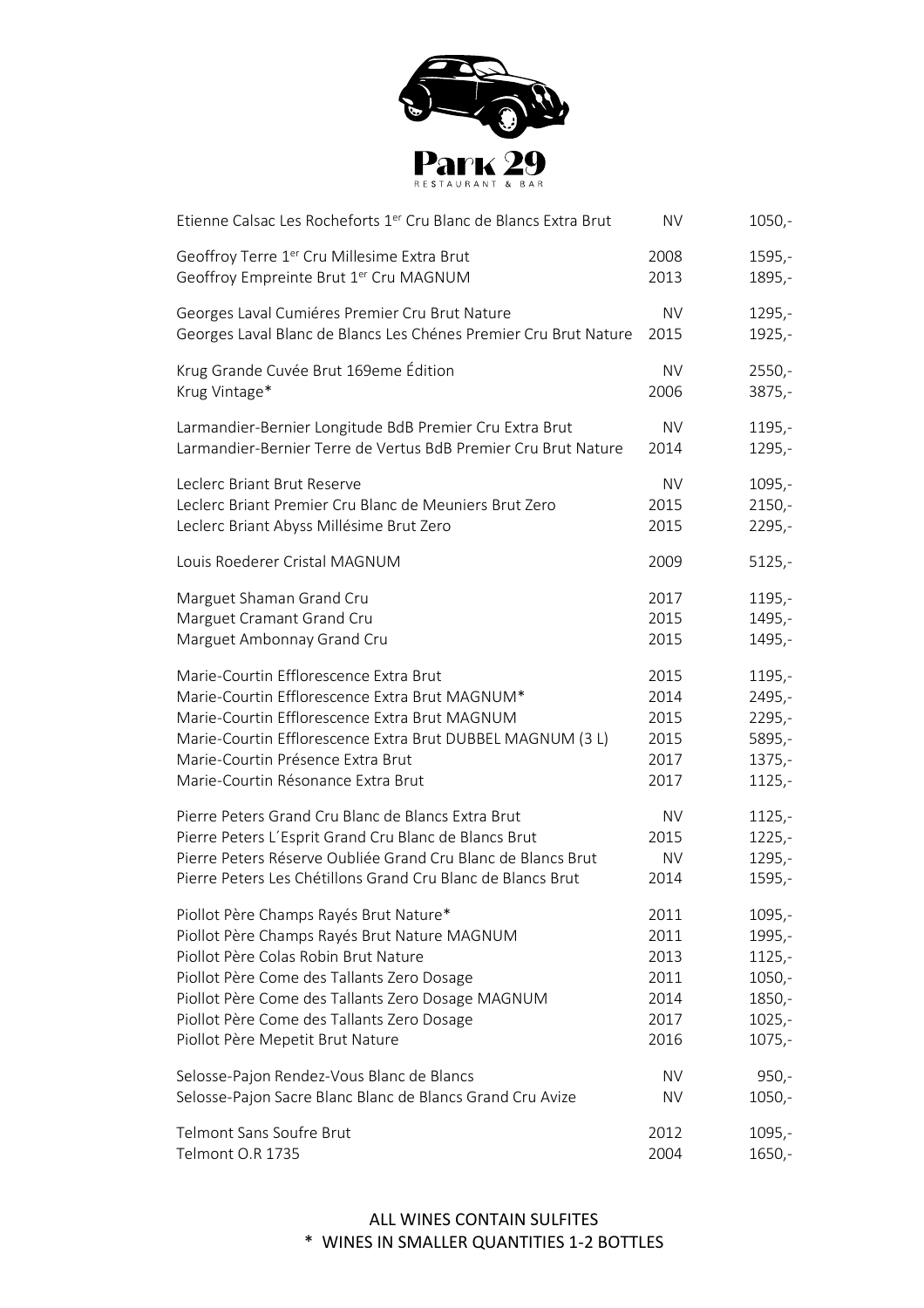

| Ulysse Collin Blanc de Blancs Les Pierrières Extra Brut | <b>NV</b> | $1575,-$ |
|---------------------------------------------------------|-----------|----------|
| Ulysse Collin Blanc de Noir Les Maillons Extra Brut     | <b>NV</b> | $1495,-$ |
| Ulysse Collin Blanc de Blancs Les Enfers*               | <b>NV</b> | 1995,-   |
| Vazart Coquart BdB Chouilly Grand Cru                   | 1989      | 2995,-   |
| Vazart Coquart BdB Chouilly Grand Cru MAGNUM            | 1989      | $6250,-$ |
| Veuve Clicquot Brut Réserve Cuvée                       | <b>NV</b> | $1050,-$ |
| Veuve Clicquot La Grande Dame                           | 2008      | $2375,-$ |
| Vouette et Sorbée Blanc de Noirs Fidèle                 | <b>NV</b> | $1250,-$ |
| Vouette et Sorbée Blanc d'Argile                        | <b>NV</b> | 1450,-   |

# CHAMPAGNE ROSÉ/SAIGNÉE

| Charles Heidsieck Rosé Réserve<br>Charles Heidsieck Rosé Millésimé<br>Charles Heidsieck Rosé Millésimé | <b>NV</b><br>2005<br>2008 | 1195,-<br>$1425,-$<br>$1795,-$ |
|--------------------------------------------------------------------------------------------------------|---------------------------|--------------------------------|
| Corbon Avize Rosé de Saignée Les Bacchantes                                                            | 2015                      | $1175,-$                       |
| Dom Perignon Rosé                                                                                      | 2005                      | $3285,-$                       |
| Larmandier-Bernier Rosé de Saignée Premier Cru Extra Brut                                              | <b>NV</b>                 | $1195,-$                       |
| Marie-Courtin Indulgence Rosé Extra Brut<br>Marie-Courtin Indulgence Rosé Extra Brut                   | 2009<br>2015              | $1950,-$<br>$1375,-$           |
| Piollot Père Les Protelles Rosé Extra Brut                                                             | 2015                      | $1125,-$                       |
| Vouette et Sorbée Saignée de Sorbée*                                                                   | <b>NV</b>                 | $1350 -$                       |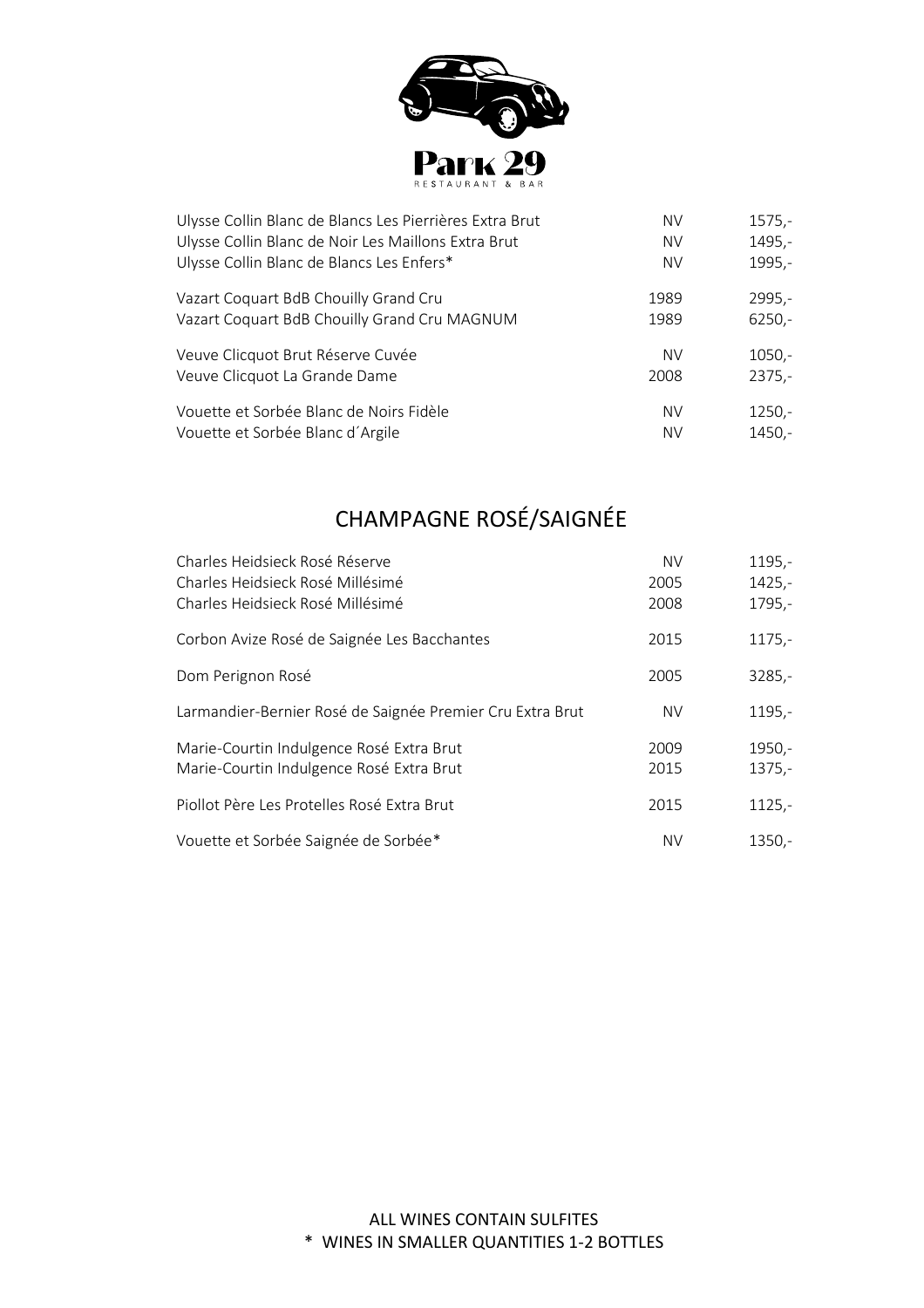

# SPARKLING – Non-Champagne

| Clover Hill Cuvée, Tasmania                                                                                                                                                                   | Australia                    | <b>NV</b>                              | $750,-$                                    |
|-----------------------------------------------------------------------------------------------------------------------------------------------------------------------------------------------|------------------------------|----------------------------------------|--------------------------------------------|
| Loimer Extra Brut, Niederösterreich                                                                                                                                                           | Austria                      | 2018                                   | $695,-$                                    |
| Nyetimber Classic Cuvée                                                                                                                                                                       | England                      | <b>NV</b>                              | $1050,-$                                   |
| L. Thieblemont Crémant de Bourgogne Brut Zero                                                                                                                                                 | France                       | NV.                                    | 695,-                                      |
| Rolet Crémant du Jura, Jura<br>Tissot Crémant du Jura, Jura<br>Tissot Crémant du Jura L'Indigène, Jura                                                                                        | France<br>France<br>France   | <b>NV</b><br><b>NV</b><br><b>NV</b>    | $695,-$<br>$825,-$<br>995,-                |
| St. Urbans-Hof Goldtröpfchen Riesling Brut                                                                                                                                                    | Germany                      | 2018                                   | 795,-                                      |
| Bellavista Alma Grand Cuvée Brut, Franciacorta<br>Bellavista Alma Rosé Cuvée Brut, Franciacorta<br>Bellavista La Scala Grand Cuvée Brut, Franciacorta*Italy<br>Bellavista Satèn, Franciacorta | Italy<br>Italy<br>Italy      | <b>NV</b><br><b>NV</b><br>2011<br>2014 | $795,-$<br>$850,-$<br>$1125,-$<br>$1125,-$ |
| Bruno Giacosa Spumante Extra Brut, Piemonte<br>Bruno Giacosa Spumante Extra Brut, Piemonte                                                                                                    | Italy<br>Italy - MAGNUM 2013 | 2015                                   | $925,-$<br>$1595,-$                        |
| Marco de Bartoli Terzavia Metodo Classico, Sicily                                                                                                                                             | Italy                        | 2018                                   | $850,-$                                    |
| Toso Extra Brut Prosecco, Veneto                                                                                                                                                              | Italy                        | <b>NV</b>                              | $545,-$                                    |

# SPARKLING – Pétillant Naturel

| A.F Steen & A.B Blauert I Hope Everyday VdF      | France           | 2021 | $995,-$ |
|--------------------------------------------------|------------------|------|---------|
| Château Barouillet Splash! Vin de France         | France           | 2019 | $695,-$ |
| Strohmeier Schilcher-Frizzante Blauer Wildbacher | Austria          | 2021 | $950 -$ |
| Strohmeier Blanc d'Orange No3                    | Austria          | 2021 | $995,-$ |
| Testalonga I wish I was a Ninja, Swartland       | South Africa     | 2020 | 725,-   |
| Testalonga I wish I was a Ninja, Swartland       | MGN South Africa | 2020 | 1450.-  |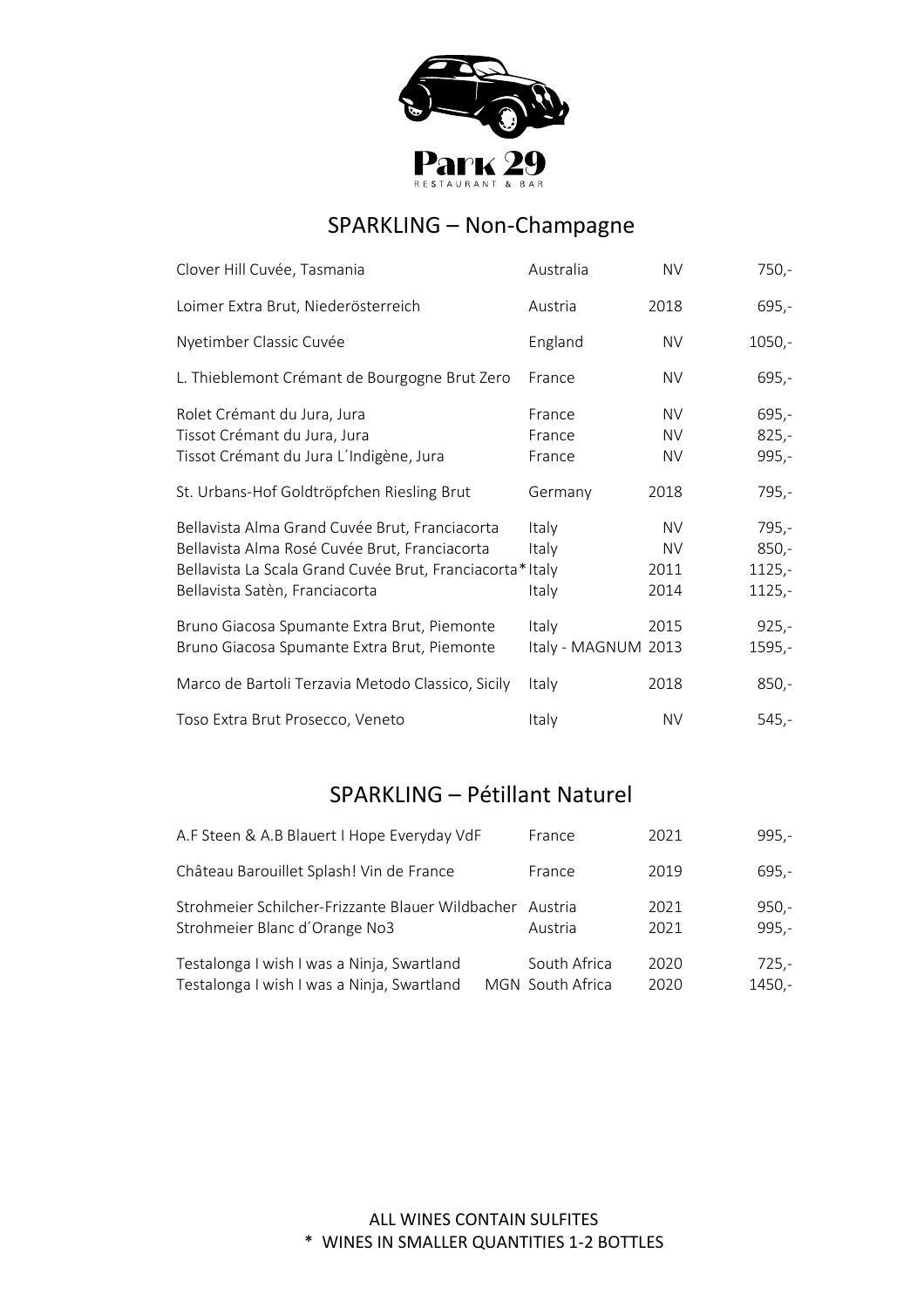

WHITE WINE

# AUSTRALIA

| Lethbridge Dr Nadeson Riesling, Henty                     | 2019 | 750.-  |
|-----------------------------------------------------------|------|--------|
| Lethbridge Ooh La La Chardonnay, Geelong                  | 2018 | 795.-  |
| Mayer Chardonnay, Yarra Valley                            | 2020 | 1195.- |
| Ochota Barrels Slint Vineyard Chardonnay, Adelaide Hills* | 2016 | 795.-  |

# AUSTRIA

| F.X Pichler Riesling Smaragd Unendlich, Wachau             | 2016 | 1895,-   |
|------------------------------------------------------------|------|----------|
| Veyder-Malberg Liebedich Grüner Veltliner, Wachau          | 2019 | $750,-$  |
| Veyder-Malberg Hochrain Grüner Veltliner, Wachau           | 2018 | $995,-$  |
| Veyder-Malberg Hochrain Grüner Veltliner, Wachau           | 2019 | $995,-$  |
| Veyder-Malberg Weitenberg Grüner Veltliner. Wachau         | 2019 | $1250,-$ |
| Veyder-Malberg Bruck Riesling, Wachau                      | 2018 | $1050,-$ |
| Veyder-Malberg Brandstatt Riesling, Wachau                 | 2019 | $1425,-$ |
| Veyder-Malberg Buschenberg Riesling, Wachau                | 2019 | 1450,-   |
| Josef Ehmoser Grüner Veltliner Terrassen, Wagram           | 2021 | $595,-$  |
| Loimer Riesling, Kamptal                                   | 2019 | $595,-$  |
| Loimer Ried Loiserberg Grüner Veltliner, Kamptal           | 2019 | $725,-$  |
| Loimer Ried Käferberg Grüner Veltliner, Kamptal            | 2018 | $975,-$  |
| Sattlerhof Gamlitz Sauvignon Blanc, Südsteiermark*         | 2019 | $675,-$  |
| Sattlerhof Ried Kranachberg Sauvignon Blanc, Südsteiermark | 2017 | $1050,-$ |
|                                                            |      |          |

### CANADA

| Blue Mountain Chardonnay, Okanagan Valley       | 2018 | 725.-   |
|-------------------------------------------------|------|---------|
| Meyer Old Main Road Chardonnay, Okanagan Valley | 2017 | 850.-   |
| Meyer Old Main Road Chardonnay, Okanagan Valley | 2019 | $850 -$ |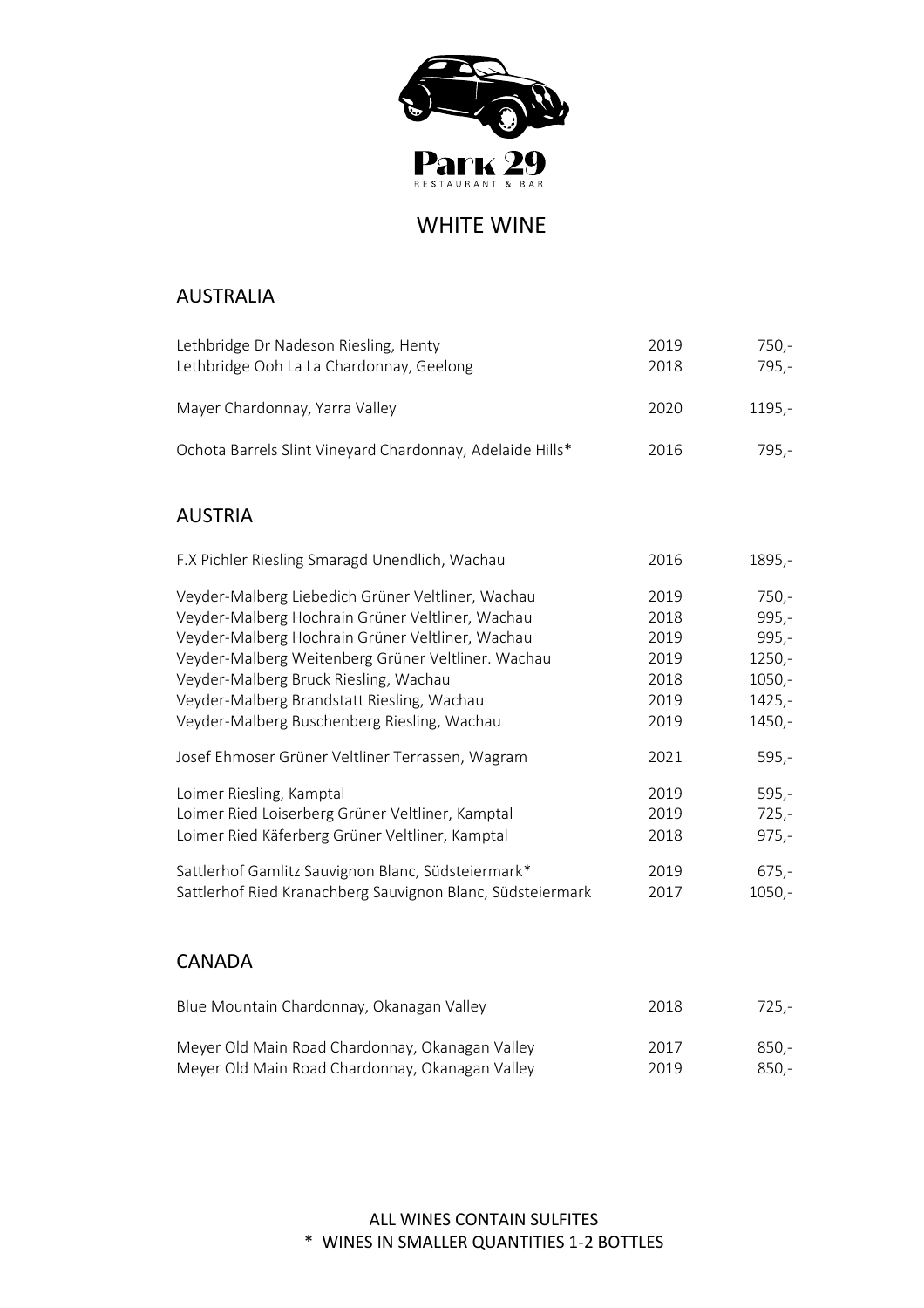

# FRANCE

| <b>ALSACE</b>                                                                                                                                                                                                                                                                                                                                                                                                |                                                      |                                                                            |
|--------------------------------------------------------------------------------------------------------------------------------------------------------------------------------------------------------------------------------------------------------------------------------------------------------------------------------------------------------------------------------------------------------------|------------------------------------------------------|----------------------------------------------------------------------------|
| Barmès-Buecher Pfleck Pinot Gris                                                                                                                                                                                                                                                                                                                                                                             | 2016                                                 | $750,-$                                                                    |
| <b>BORDEAUX</b>                                                                                                                                                                                                                                                                                                                                                                                              |                                                      |                                                                            |
| Château Latour-Martillac, Pessac-Léognan                                                                                                                                                                                                                                                                                                                                                                     | 2014                                                 | $1050,-$                                                                   |
| <b>BURGUNDY</b>                                                                                                                                                                                                                                                                                                                                                                                              |                                                      |                                                                            |
| « CHABLIS »                                                                                                                                                                                                                                                                                                                                                                                                  |                                                      |                                                                            |
| Christian Moreau Chablis                                                                                                                                                                                                                                                                                                                                                                                     | 2020                                                 | $850,-$                                                                    |
| Domaine de L'Enclos Chablis<br>Domaine de L'Enclos Chablis 1er Cru Beauroy MAGNUM<br>Domaine de L'Enclos Chablis 1 <sup>er</sup> Cru Beauroy<br>Domaine de L'Enclos Chablis 1 <sup>er</sup> Cru La Fourchaume MAGNUM<br>Domaine de L'Enclos Chablis 1 <sup>er</sup> Cru Montmains MAGNUM<br>Domaine de L'Enclos Chablis Grand Cru Vaudésir MAGNUM*<br>Domaine de L'Enclos Chablis Grand Cru Les Clos MAGNUM* | 2018<br>2017<br>2018<br>2018<br>2018<br>2018<br>2018 | $750,-$<br>$1650,-$<br>$850,-$<br>1795,-<br>$1695,-$<br>1995,-<br>$2195,-$ |
| Laurent Tribut Chablis<br>Laurent Tribut Chablis<br>Laurent Tribut Chablis 1 <sup>er</sup> Cru Côte de Léchet                                                                                                                                                                                                                                                                                                | 2016<br>2017<br>2018                                 | $850,-$<br>$950,-$<br>$1050,-$                                             |
| Pattes Loup Chablis*                                                                                                                                                                                                                                                                                                                                                                                         | 2018                                                 | $995,-$                                                                    |
| Samuel Billaud Chablis                                                                                                                                                                                                                                                                                                                                                                                       | 2019                                                 | $875,-$                                                                    |
| « BOURGOGNE »                                                                                                                                                                                                                                                                                                                                                                                                |                                                      |                                                                            |
| Alain Jeanniard Bourgogne Hautes-Côtes de Nuits Chardonnay                                                                                                                                                                                                                                                                                                                                                   | 2019                                                 | $725,-$                                                                    |
| Borgeot Bourgogne Chardonnay                                                                                                                                                                                                                                                                                                                                                                                 | 2018                                                 | $695,-$                                                                    |
| De Montille Bourgogne Blanc<br>De Montille Bourgogne Blanc Le Clos du Château                                                                                                                                                                                                                                                                                                                                | 2017<br>2018                                         | $995,-$<br>$995,-$                                                         |
| Jobard Rémi Bourgogne Blanc<br>Jobard Rémi Bourgogne Côte d'Or Vieilles Vignes*                                                                                                                                                                                                                                                                                                                              | 2017<br>2017                                         | $995,-$<br>$1050,-$                                                        |
| Goisot Bourgogne Côtes d'Auxerre Biaumont                                                                                                                                                                                                                                                                                                                                                                    | 2017                                                 | $875,-$                                                                    |
| Pierre Girardin Bourgogne Chardonnay « Éclat de Calcaire »                                                                                                                                                                                                                                                                                                                                                   | 2019                                                 | $950,-$                                                                    |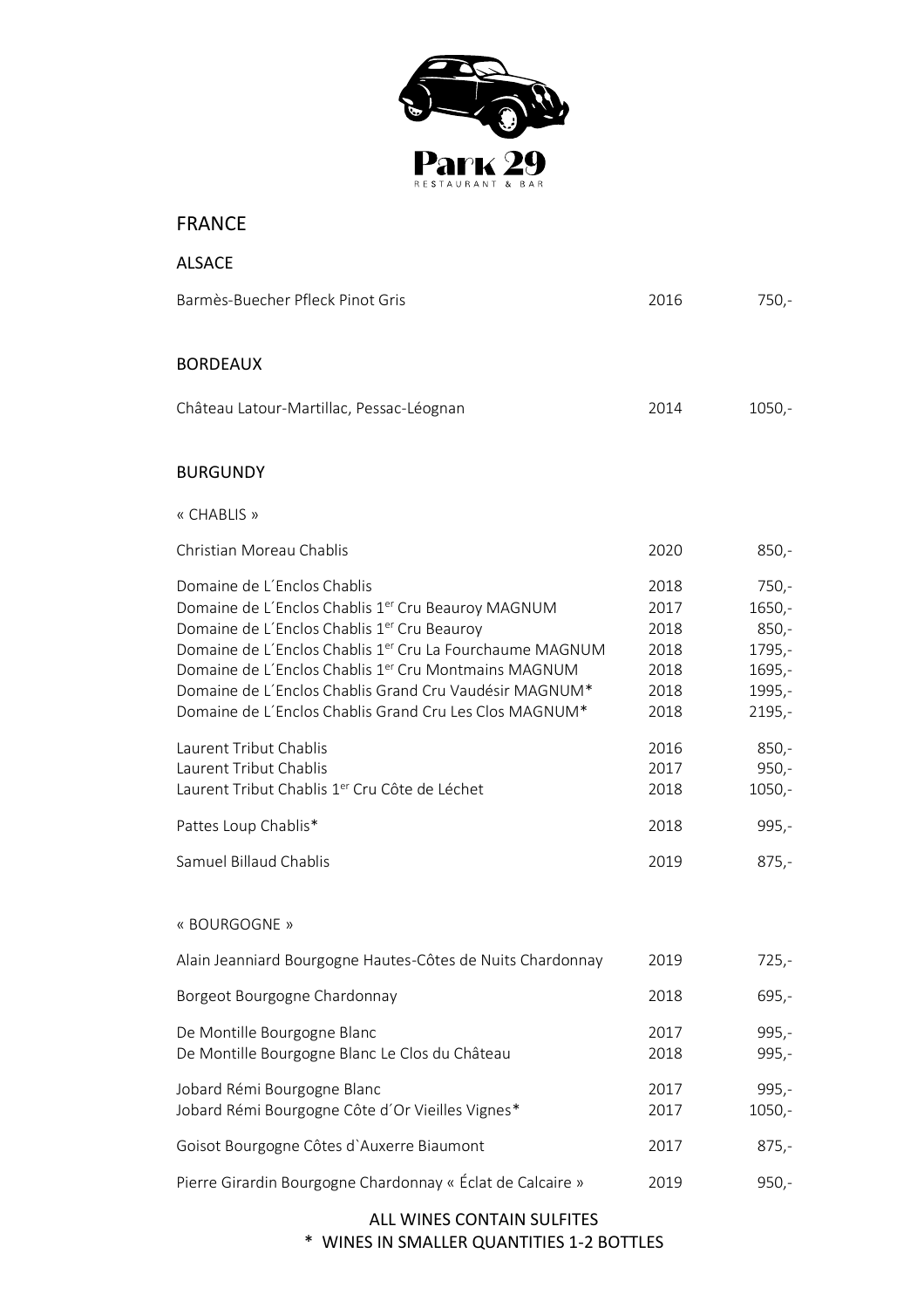

| Pierre Morey Bourgogne Chardonnay*                                                                                                                                                                                                                                                                                              | 2018                         | $875,-$                                      |
|---------------------------------------------------------------------------------------------------------------------------------------------------------------------------------------------------------------------------------------------------------------------------------------------------------------------------------|------------------------------|----------------------------------------------|
| Roche de Bellene Chardonnay Cuvée Reserve                                                                                                                                                                                                                                                                                       | 2016                         | $695,-$                                      |
| Thomas Morey Bourgogne Blanc                                                                                                                                                                                                                                                                                                    | 2020                         | $950,-$                                      |
| « CÔTE DE BEAUNE »                                                                                                                                                                                                                                                                                                              |                              |                                              |
| Blain-Gagnard Chassagne-Montrachet                                                                                                                                                                                                                                                                                              | 2019                         | $1195,-$                                     |
| Borgeot Saint-Aubin 1er cru Derrière Chez Edouard                                                                                                                                                                                                                                                                               | 2019                         | $1150,-$                                     |
| Chavy Jean-Louis Puligny-Montrachet<br>Chavy Jean-Louis Puligny-Montrachet Les Charmes                                                                                                                                                                                                                                          | 2019<br>2019                 | $1125,-$<br>$1195,-$                         |
| Chavy Jean-Louis Puligny-Montrachet 1 <sup>er</sup> Cru Les Folatières*                                                                                                                                                                                                                                                         | 2019                         | $1350 -$                                     |
| Comtesse de Chérisey Meursault-Blagny 1 <sup>er</sup> Cru La Genelotte<br>Comtesse de Chérisey Meursault-Blagny 1 <sup>er</sup> Cru La Pièce Sous le Bois 2018<br>Comtesse de Chérisey Puligny-Montrachet 1 <sup>er</sup> Cru Les Chalumaux<br>Comtesse de Chérisey Puligny-Montrachet 1 <sup>er</sup> Cru Hameau de Blagny2018 | 2018<br>2018                 | $1650,-$<br>$1650,-$<br>$1650,-$<br>$1650,-$ |
| De Montille Meursault 1 <sup>er</sup> Cru Les Porusots<br>De Montille Monthelie 1er Cru Les Duresses                                                                                                                                                                                                                            | 2018<br>2018                 | $1575,-$<br>$1150,-$                         |
| Jobard Rémi Meursault Sous La Velle<br>Jobard Rémi Meursault 1 <sup>er</sup> Cru Les Genevrières                                                                                                                                                                                                                                | 2018<br>2018                 | $1250,-$<br>1695,-                           |
| Leroux Benjamin Meursault Les Vireuils<br>Leroux Benjamin Meursault 1er Cru La Piece Sous le Bois                                                                                                                                                                                                                               | 2019<br>2018                 | $1295,-$<br>$1550,-$                         |
| Lucien Le Moine Chevalier-Montrachet Grand Cru*                                                                                                                                                                                                                                                                                 | 2016                         | $5250,-$                                     |
| Niellon Michel Chassagne-Montrachet 1 <sup>er</sup> Cru Clos de la Maltroie*<br>Niellon Michel Chassagne-Montrachet 1er Les Vergers*                                                                                                                                                                                            | 2018<br>2018                 | $1375,-$<br>$1375,-$                         |
| Pierre Girardin Meursault Les Grand Charrons<br>Pierre Girardin Corton-Charlemagne Grand Cru<br>Pierre Girardin Bâtard-Montrachet Grand Cru*<br>Pierre Girardin Montrachet Grand Cru                                                                                                                                            | 2019<br>2019<br>2019<br>2019 | 1395,-<br>2995,-<br>6995,-<br>18500,-        |
| Pierre Morey(Morey-Blanc) Saint-Romain Sous Le Château<br>Pierre Morey Meursault Les Terres Blanches                                                                                                                                                                                                                            | 2019<br>2018                 | 1195,-<br>1495,-                             |
| Ramonet Batard-Montrachet Grand Cru*<br>Ramonet Bienvenues Batard-Montrachet Grand Cru*<br>Ramonet Chassagne-Montrachet<br>Ramonet Chassagne-Montrachet 1er Cru Les Ruchottes*                                                                                                                                                  | 2017<br>2017<br>2019<br>2018 | $7250,-$<br>$5750,-$<br>1495,-<br>$2450,-$   |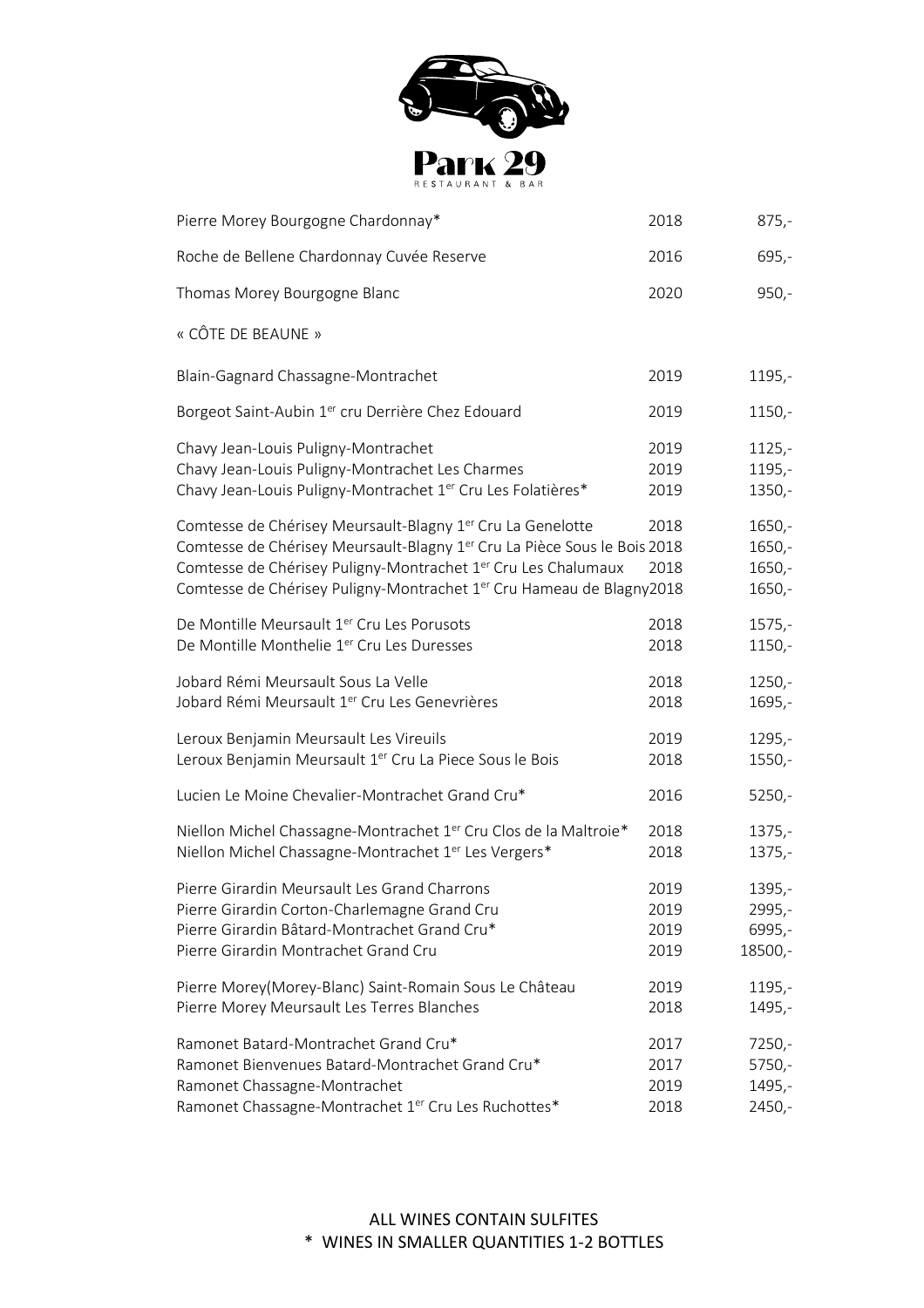

| Roche de Bellene Meursault Vieilles Vignes                            | 2018 | $1225 -$ |
|-----------------------------------------------------------------------|------|----------|
| Roche de Bellene Puligny-Montrachet Vieilles Vignes                   | 2020 | $1295,-$ |
| Sauzet Etienne Puligny-Montrachet 1 <sup>er</sup> Cru Les Combettes*  | 2018 | $2095,-$ |
| Thomas Morey Saint-Aubin                                              | 2020 | $1150,-$ |
| Thomas Morey Chassagne-Montrachet 1 <sup>er</sup> Cru Les Macherelles | 2020 | $1395,-$ |
| « CÔTE CHALONNAISE »                                                  |      |          |
| De Villaine Bourgogne Côte Chalonnaise Les Clous Aimé                 | 2017 | $950,-$  |
| De Villaine Bouzeron Aligoté                                          | 2019 | $875,-$  |
| De Villaine Rully Les Saint-Jacques                                   | 2017 | $925,-$  |
| Ramonet Aligoté                                                       | 2018 | $895,-$  |
| Ramonet Bouzeron Aligoté                                              | 2019 | $925,-$  |
| « MÂCONNAIS »                                                         |      |          |
| Chagnoleau Mâcon-Village Clos Saint Pancras                           | 2020 | $725,-$  |
| Chagnoleau Pouilly-Fuissé Pastoral                                    | 2018 | $975,-$  |
| Château des Quarts Pouilly-Fuissé Clos des Quarts                     | 2017 | $1095,-$ |
| Clos des Rocs Mâcon-Loché En Charpaux                                 | 2020 | $725,-$  |
| Clos des Rocs Pouilly-Loché En Chantone                               | 2019 | $950,-$  |
| Clos des Rocs Pouilly-Loché Monopole                                  | 2019 | $1025,-$ |
| Les Héritiers du Comte Lafon Mâcon-Villages                           | 2020 | $750,-$  |
| Les Héritiers du Comte Lafon Viré-Clessé MAGNUM                       | 2019 | 1795,-   |
| Les Héritiers du Comte Lafon Mâcon-Uchizy Les Maranches               | 2019 | $895,-$  |
| Les Héritiers du Comte Lafon Mâcon Milly-Lamartine Clos du Four*      | 2019 | $950,-$  |
| Les Héritiers du Comte Lafon Mâcon Milly-Lamartine MAGNUM             | 2019 | $1625,-$ |

# JURA

| Buronfosse L'Hopital Savagnin Côtes du Jura                                   | 2016         | $925,-$             |
|-------------------------------------------------------------------------------|--------------|---------------------|
| Domaine Macle Côtes du Jura<br>Domaine Macle Côtes du Jura « Ouille »         | 2015<br>2017 | $995,-$<br>$950 -$  |
| Ganevat Côtes du Jura Chardonnay-Savagnin                                     | 2016         | $1150,-$            |
| Rolet Chardonnay Arbois                                                       | 2015         | $725,-$             |
| Tissot Patchwork Chardonnay, Arbois<br>Tissot Rose Massale Chardonnay, Arbois | 2020<br>2020 | $925,-$<br>$1125,-$ |
|                                                                               |              |                     |
| Tissot Savagnin Amphore, Arbois                                               | 2019         | $1295,-$            |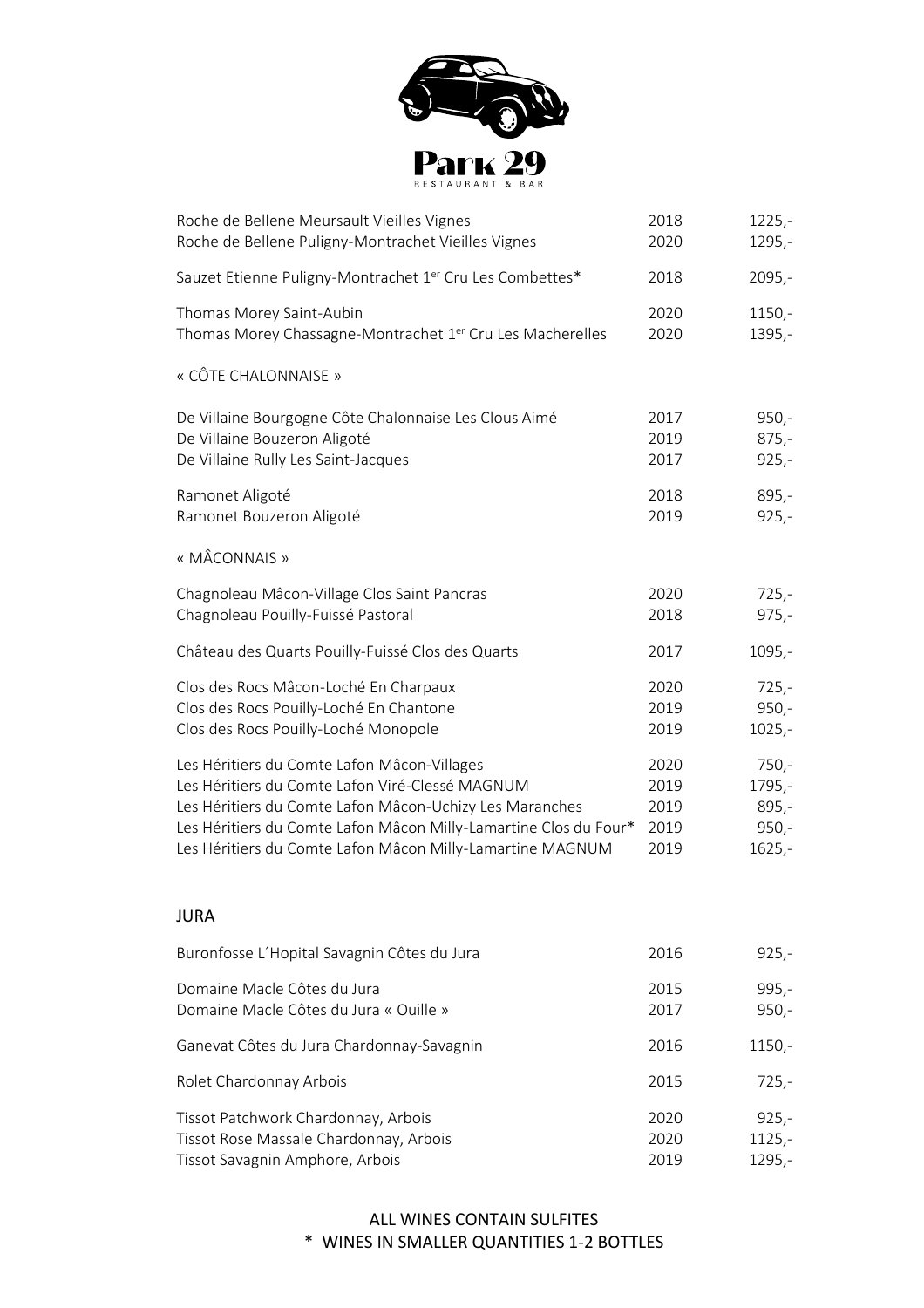

| <b>LOIRE</b>                                                                                                                                           |                              |                                            |
|--------------------------------------------------------------------------------------------------------------------------------------------------------|------------------------------|--------------------------------------------|
| Batard Langelier Polaris Muscadet                                                                                                                      | 2020                         | $595,-$                                    |
| Belargus Ronceray Anjou<br>Belargus Gaudrets Savennières                                                                                               | 2018<br>2018                 | $925,-$<br>$995,-$                         |
| Domaine Didier Dagueneau Blanc Etc, Pouilly-Fumé*<br>Domaine Didier Dagueneau Pur Sang, Pouilly-Fumé*<br>Domaine Didier Dagueneau Silex, Pouilly-Fumé* | 2018<br>2018<br>2018         | $1350 -$<br>$1525,-$<br>$1725,-$           |
| Dezat Pouilly-Fumé                                                                                                                                     | 2018                         | $725,-$                                    |
| Fouassier Les Grands Champs Sancerre                                                                                                                   | 2020                         | $895,-$                                    |
| Gaudry Sancerre « Le Tournebride »<br>Gaudry Sancerre « Pour Vous »<br>Gaudry Sancerre « á mi-chemin »                                                 | 2018<br>2017<br>2017         | $895,-$<br>$1450,-$<br>$1725,-$            |
| Luneau-Papin La Grange Muscadet<br>Luneau-Papin Terre de Pierre Muscadet                                                                               | 2020<br>2020                 | $595,-$<br>$695,-$                         |
| Mosse Arena Blanc, Savennières                                                                                                                         | 2016                         | $1050,-$                                   |
| Vacheron Sancerre<br>Vacheron Sancerre Les Romains<br>Vacheron Sancerre Le Paradis<br>Vincent Carème Vouvray Sec                                       | 2019<br>2017<br>2018<br>2018 | $895,-$<br>$1075,-$<br>$1125,-$<br>$695,-$ |
| <b>FRANCE - THE REST</b>                                                                                                                               |                              |                                            |
| A.F Steen & A.B Blauert Wear me like a Flower, Vin de France                                                                                           | 2018                         | $1350 -$                                   |
| Clos des Papes Blanc, Châteauneuf-du-Pape                                                                                                              | 2019                         | $1450,-$                                   |
| Jean-Baptiste Souillard Roussanne, Vin de France                                                                                                       | 2018                         | $725,-$                                    |
| M. Chapoutier Saint-Joseph Deschants Blanc, Rhône                                                                                                      | 2018                         | $725,-$                                    |

Paul Mas Claude Val Blanc, Pays d'Oc 2019 545,-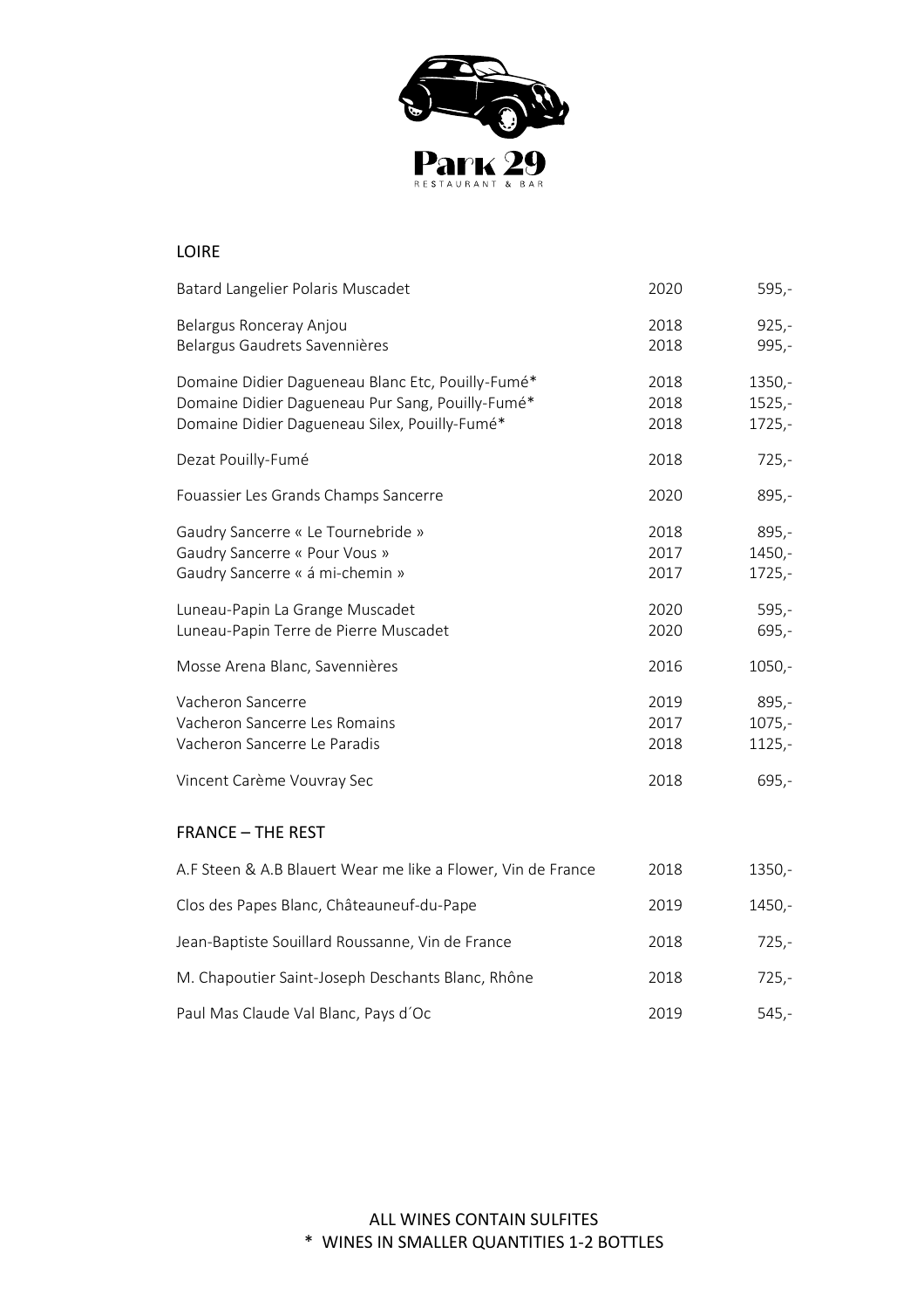

# GERMANY

## MOSEL

| Egon Müller Riesling Scharzhof QBA                                            | 2018 | $1150,-$           |
|-------------------------------------------------------------------------------|------|--------------------|
| Egon Müller Riesling Scharzhof QBA                                            | 2019 | 1195,-             |
| Egon Müller Riesling Scharzhofberger Kabinett                                 | 2018 | 1595,-             |
| Egon Müller Riesling Scharzhofberger Kabinett                                 | 2019 | $2195,-$           |
| Egon Müller Riesling Scharzhofberger Spätlese                                 | 2018 | $2295,-$           |
| Egon Müller Riesling Scharzhofberger Spätlese                                 | 2019 | 2795,-             |
| Markus Molitor Riesling Erdener Treppchen Spätlese Tørr                       | 2018 | $725,-$            |
| Markus Molitor Riesling Ürziger Würzgarten Spätlese Tørr                      | 2018 | $725,-$            |
| Markus Molitor Rielsing Ürziger Würzgarten Auslese                            | 2018 | $895,-$            |
| Nik Weis St. Urbans-Hof Riesling Kabinett                                     | 2016 | $695,-$            |
| Nik Weis St. Urbans-Hof Riesling Wiltinger Alte Reben                         | 2019 | $735,-$            |
| Nik Weis St. Urbans-Hof Riesling Wiltinger Alte Reben MGN                     | 2018 | 1395,-             |
| Nik Weis St. Urbans-Hof Riesling Bockstein GG                                 | 2017 | $995,-$            |
| Nik Weis St. Urbans-Hof Riesling Bockstein GG                                 | 2019 | $1050,-$           |
| Nik Weis St. Urbans-Hof Riesling Saarfeilser GG                               | 2019 | $995,-$            |
| Nik Weis St. Urbans-Hof Riesling Goldtröpfchen Spätlese*                      | 2008 | $975,-$            |
| RHEINGAU                                                                      |      |                    |
| Peter Jakob Kühn Lenchen Riesling Kabinett                                    | 2019 | $695,-$            |
| Peter Jakob Kühn Hallgartener Hendelberg Riesling Trocken                     | 2019 | $895,-$            |
|                                                                               |      |                    |
| <b>RHEINHESSEN</b>                                                            |      |                    |
| BattenfeldSpanier Hohen-Sülzen Riesling Trocken                               | 2020 | $675,-$            |
| Schätzel Kabinett Riesling                                                    | 2017 | $595,-$            |
| Schätzel Ölberg GG Riesling                                                   | 2018 | $995,-$            |
| Schätzel Hipping GG Riesling                                                  | 2017 | 1095,-             |
| Schätzel Pettenthal Kabinett -S- Riesling                                     | 2017 | $1125,-$           |
| Schätzel Pettenthal GG Riesling                                               | 2015 | 1650,-             |
| Winter Dittelsheim Kloppberg GG Riesling                                      | 2017 | $950,-$            |
|                                                                               | 2020 |                    |
| Wittmann Rotliegend Riesling Trocken<br>Wittmann Westhofener Riesling Trocken | 2015 | $595,-$<br>$850,-$ |
| <b>GERMANY - THE REST</b>                                                     |      |                    |
| Ratzenberger Steeger St. Jost Riesling Trocken, Mittelrhein                   | 2016 | $650,-$            |

# ALL WINES CONTAIN SULFITES

\* WINES IN SMALLER QUANTITIES 1-2 BOTTLES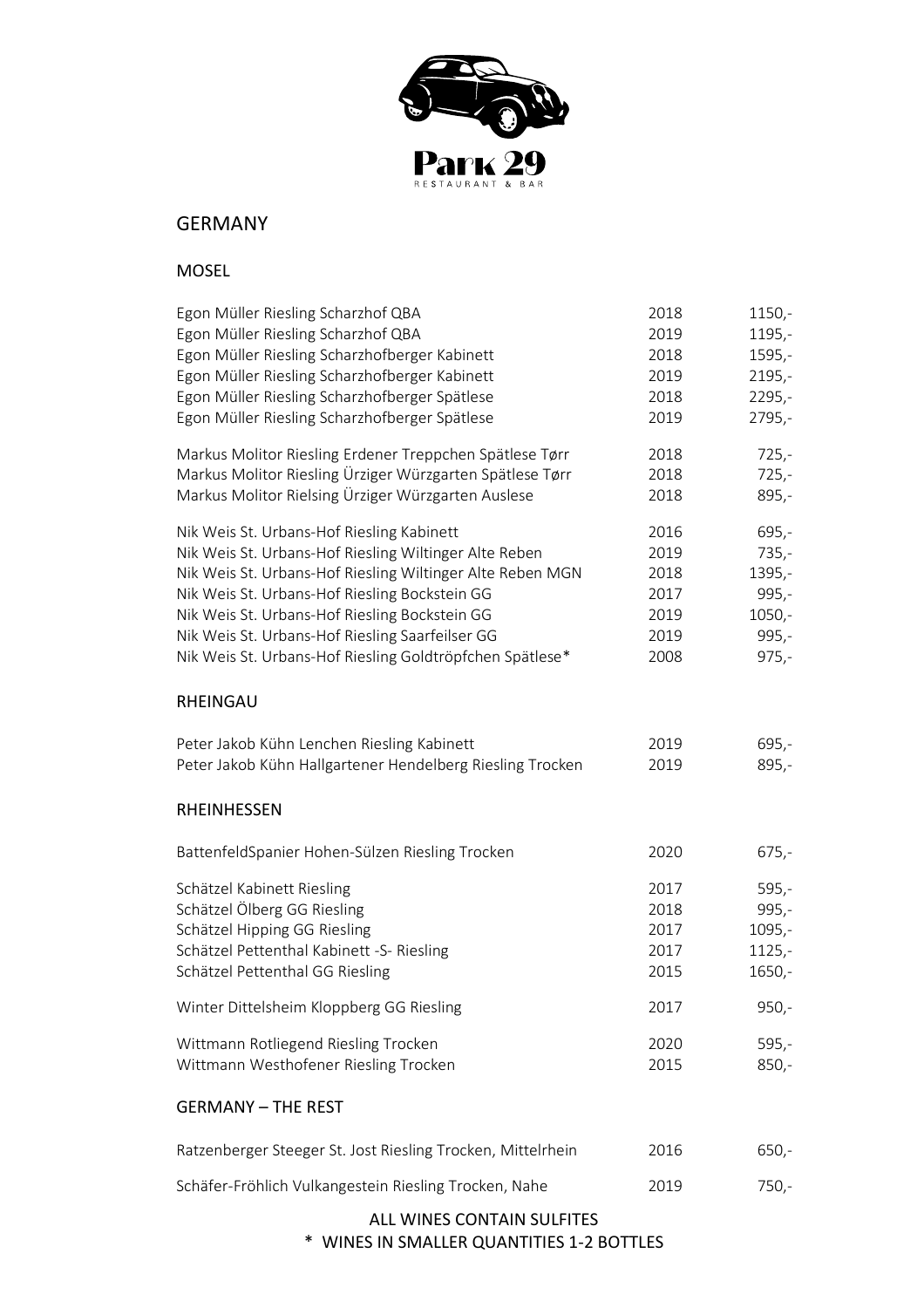

# GREECE

| Gaia Wines Assyrtiko Wild Ferment, Santorini                                                                                                                                                                                                                                                                                                                                                                                                                               | 2020                                                                                 | $825,-$                                                                                                              |
|----------------------------------------------------------------------------------------------------------------------------------------------------------------------------------------------------------------------------------------------------------------------------------------------------------------------------------------------------------------------------------------------------------------------------------------------------------------------------|--------------------------------------------------------------------------------------|----------------------------------------------------------------------------------------------------------------------|
| <b>ITALY</b>                                                                                                                                                                                                                                                                                                                                                                                                                                                               |                                                                                      |                                                                                                                      |
| Köfererhof Kerner, Alto Adige<br>Köfererhof Pinot Grigio, Alto Adige<br>Köfererhof Sylvaner, Alto Adige*<br>Köfererhof Sylvaner, Alto Adige<br>Köfererhof Riesling, Alto Adige*<br>Köfererhof Riesling, Alto Adige<br>Ronchi di Cialla Ciallabianco, Friuli Colli Orientali<br>La Ginestraia Pigato, Liguria<br>Bucci Classico Verdicchio dei Castelli di Jesi, Marche<br>Bucci Riserva Verdicchio dei Castelli di Jesi, Marche<br>Diego Morra Langhe Chardonnay, Piemonte | 2019<br>2018<br>2017<br>2018<br>2016<br>2018<br>2016<br>2019<br>2020<br>2016<br>2020 | $795,-$<br>795,-<br>$725,-$<br>$725,-$<br>$895,-$<br>$925,-$<br>$725,-$<br>$595,-$<br>$695,-$<br>$1095,-$<br>$695,-$ |
| Giovanni Rosso Roero Arneis, Piemonte*                                                                                                                                                                                                                                                                                                                                                                                                                                     | 2020                                                                                 | $595,-$                                                                                                              |
| I Custodi Ante Etna Bianco, Sicily                                                                                                                                                                                                                                                                                                                                                                                                                                         | 2014                                                                                 | $775,-$                                                                                                              |
| Marco de Bartoli Vignaverde Grillo Terre Siciliane, Sicily<br>Marco de Bartoli Integer Grillo Terre Siciliane, Sicily*<br>Marco de Bartoli Grappoli del Grillo Reserva, Sicily                                                                                                                                                                                                                                                                                             | 2015<br>2015<br>2020                                                                 | $750,-$<br>$795,-$<br>$850,-$                                                                                        |
| Terre Nere Etna Bianco, Sicily<br>Terre Nere Vigne Niche Calderara Etna Bianco, Sicily<br>Terre Nere Vigne Niche Santo Spirito Etna Bianco, Sicily                                                                                                                                                                                                                                                                                                                         | 2019<br>2017<br>2017                                                                 | $725,-$<br>$995,-$<br>$1050,-$                                                                                       |
| Bibi Graetz Bugia Isola del Giglio, Tuscany                                                                                                                                                                                                                                                                                                                                                                                                                                | 2015                                                                                 | $1075,-$                                                                                                             |
| Ca'Rugate Monte Alto Soave Classico, Veneto<br>Pieropan Calvarino, Veneto<br>Pieropan La Rocca, Veneto*                                                                                                                                                                                                                                                                                                                                                                    | 2019<br>2018<br>2015                                                                 | $695,-$<br>$735,-$<br>$895,-$                                                                                        |
| <b>NEW ZEALAND</b>                                                                                                                                                                                                                                                                                                                                                                                                                                                         |                                                                                      |                                                                                                                      |
| Cloudy Bay Te Koko Sauvignon Blanc, Marlborough                                                                                                                                                                                                                                                                                                                                                                                                                            | 2015                                                                                 | $1095,-$                                                                                                             |
| <b>PORTUGAL</b>                                                                                                                                                                                                                                                                                                                                                                                                                                                            |                                                                                      |                                                                                                                      |
| Wine & Soul Guru, Douro                                                                                                                                                                                                                                                                                                                                                                                                                                                    | 2017                                                                                 | $850,-$                                                                                                              |
| Pequenos Rebentos Loureiro, Vinho Verde                                                                                                                                                                                                                                                                                                                                                                                                                                    | 2021                                                                                 | $595,-$                                                                                                              |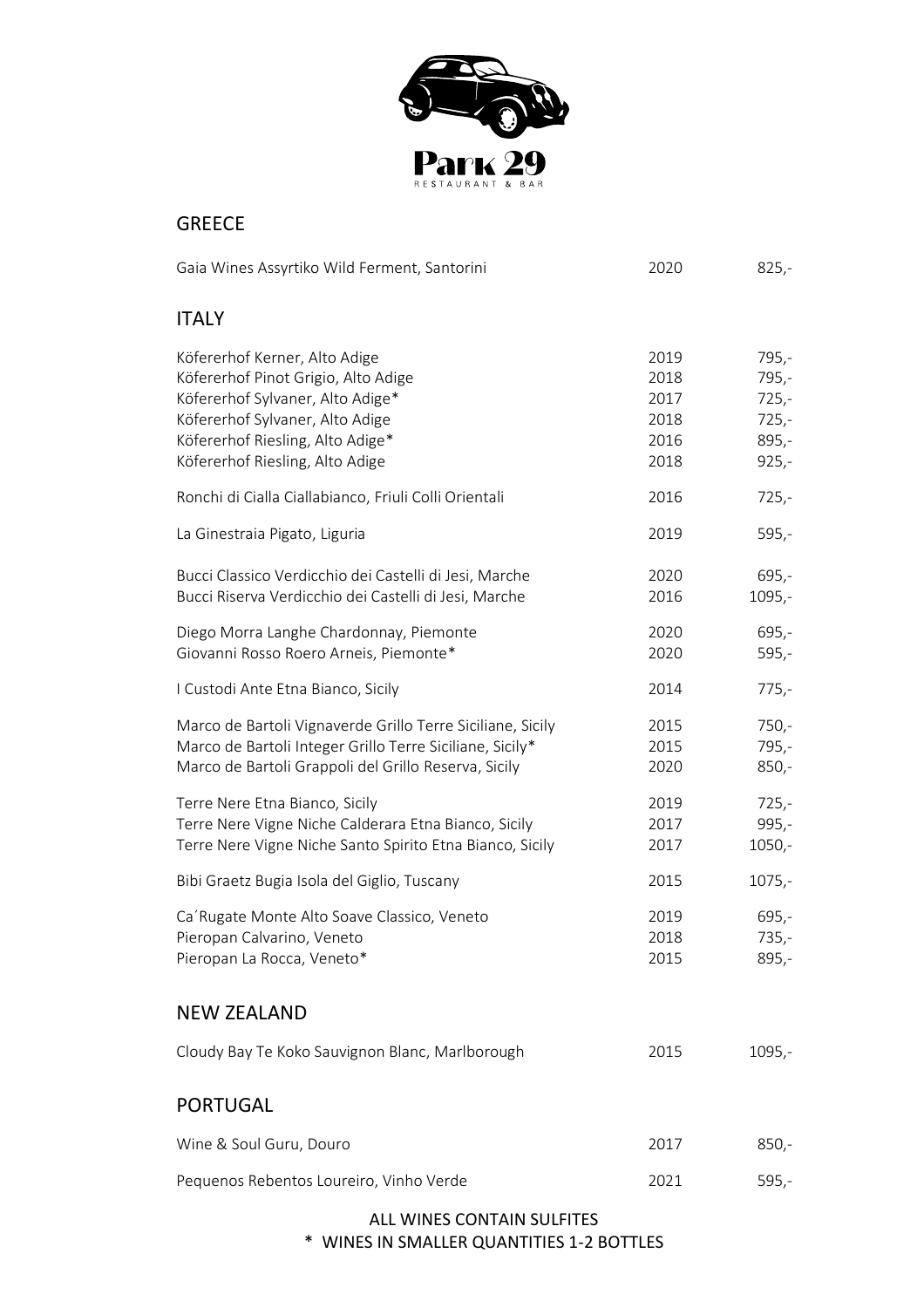

# SOUTH AFRICA

| A.A. Badenhorst White Blend, Swartland*<br>A.A. Badenhorst White Blend, Swartland<br>A.A. Badenhorst Secateurs Chenin Blanc, Swartland* | 2016<br>2017<br>2018 | $975,-$<br>$995,-$<br>$595,-$    |
|-----------------------------------------------------------------------------------------------------------------------------------------|----------------------|----------------------------------|
| Alheit Vineyards Cartology, Western Cape*                                                                                               | 2016                 | $995,-$                          |
| Blankbottle Moment of Silence, Wellington                                                                                               | 2021                 | $695 -$                          |
| Craven Clairette Blanche, Stellenbosch<br>Craven Chenin Blanc Karibib, Stellenbosch<br>Craven Pinot Gris, Stellenbosch                  | 2018<br>2019<br>2020 | $695 -$<br>$795,-$<br>$750,-$    |
| Crystallum The Agnes Chardonnay, Western Cape                                                                                           | 2019                 | $895,-$                          |
| Sadie Skerpioen, Swartland*<br>Sadie Mev. Kirsten, Stellenbosch*<br>Sadie Palladius, Swartland                                          | 2020<br>2020<br>2019 | $1125 -$<br>$1695,-$<br>$1450 -$ |
| Savage White, Western Cape                                                                                                              | 2020                 | $995,-$                          |
| Scions of Sinai Granietsteen Chenin Blanc, Stellenbosch*                                                                                | 2018                 | $995,-$                          |
| Testalonga El Bandito Cortez, Swartland<br>Testalonga El Bandito Sweet Cheeks, Swartland                                                | 2018<br>2018         | $995,-$<br>$975,-$               |
| The Project Sauvignon Blanc, Western Cape                                                                                               | 2020                 | $575,-$                          |
| <b>SPAIN</b>                                                                                                                            |                      |                                  |

| Txomin Etxaniz Txakoli, Getariako Txakolina* | 2018 | $595 -$ |
|----------------------------------------------|------|---------|
| Terroir al Limit Terra de Cuques, Priorat    | 2016 | $995 -$ |
| Terroir al Limit Muscat, Priorat             | 2016 | 1095.-  |
| Terroir al Limit Historic Blanc, Priorat     | 2016 | $850,-$ |
| Envinate Benje Blanco, Tenerife              | 2019 | 750,-   |
| Envinate Palo Blanco, Tenerife               | 2019 | $950 -$ |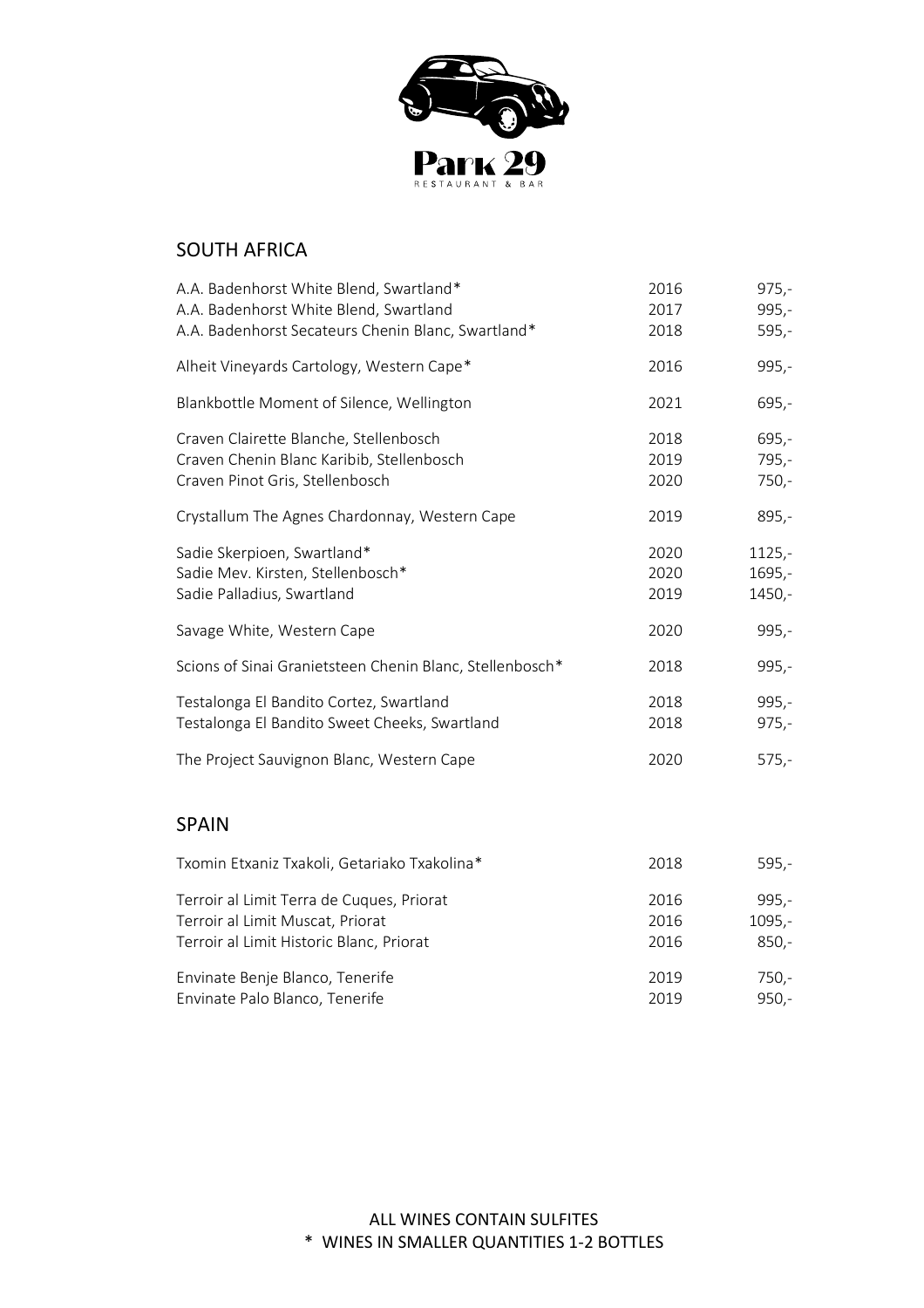

USA

#### CALIFORNIA

| Arnot-Roberts Heinstein Old Vine Sonoma Valley*                      | 2017 | $1050,-$ |
|----------------------------------------------------------------------|------|----------|
| Arnot-Roberts Vare Vineyard Ribolla Gialla Napa Valley*              | 2017 | $1050,-$ |
| Arnot-Roberts Trout Gulch Chardonnay Santa Cruz*                     | 2018 | $1150,-$ |
| Arnot-Roberts Watson Ranch Chardonnay Napa Valley                    | 2018 | $1095,-$ |
| Arnot-Roberts Watson Ranch Chardonnay Napa Valley                    | 2019 | 1095,-   |
| Au Bon Climat Santa Barbara Chardonnay                               | 2020 | $895,-$  |
| Ceritas « Astra » Chardonnay Sonoma Coast 37,5 cl                    | 2018 | $795,-$  |
| Ceritas « Marena » Chardonnay Sonoma Coast                           | 2018 | 1150,-   |
| Ceritas Charles Heintz Vineyard Chardonnay, Sonoma Coast             | 2019 | $1275,-$ |
| Chanin Los Alamos Vineyard Chardonnay, Samta Barbara                 | 2019 | $1025,-$ |
| Chanin Bien Nacido Vineyard Chardonnay, Santa Maria Valley           | 2018 | $1095,-$ |
| Chanin Bien Nacido Vineyard Chardonnay, Santa Maria Valley MGN* 2018 |      | 1995,-   |
| Château Montelena Chardonnay, Napa Valley                            | 2018 | $1275,-$ |
| Fine Disregard Semillon Napa Valley                                  | 2017 | $1025,-$ |
| Idlewild Arneis Fox Hill Vineyard, Mendocino County                  | 2017 | $895,-$  |
| Jolie-Laide Melon de Bourgogne Rodnick Farm, Chalone                 | 2020 | $925,-$  |
| Joyce Escolle Vineyard Chardonnay, Santa Lucia Highlands             | 2018 | $895,-$  |
| Martha Stoumen Post Flirtation White                                 | 2018 | $795,-$  |
| Mount Eden Chardonnay, Santa Cruz Mountain*                          | 2016 | $1325,-$ |
| Racines Chardonnay, Sta Rita Hills                                   | 2018 | 1150,-   |
| Sandhi Chardonnay, Central Coast                                     | 2020 | $750,-$  |
| Sandhi Chardonnay, Sta Rita Hills                                    | 2019 | $975,-$  |
| Sandhi Sanford & Benedict Chardonnay, Sta Rita Hills*                | 2018 | 1195,-   |
| Sandhi Sanford & Benedict Chardonnay, Sta Rita Hills                 | 2019 | $1225,-$ |
| Stolpman Vineyards Combe Chenin Blanc, Ballard Canyon                | 2019 | $1095,-$ |
| <b>OREGON</b>                                                        |      |          |
|                                                                      |      |          |
| Arterberry Maresh Dux Vineyard Chardonnay Dundee Hills               | 2016 | 1195,-   |
| Arterberry Maresh Eola-Amity Chardonnay Willamette                   | 2018 | $925,-$  |

### ALL WINES CONTAIN SULFITES \* WINES IN SMALLER QUANTITIES 1-2 BOTTLES

Evening Land Summum 7 Springs Estate Chardonnay, Eola-Amity\* 2018 1450,-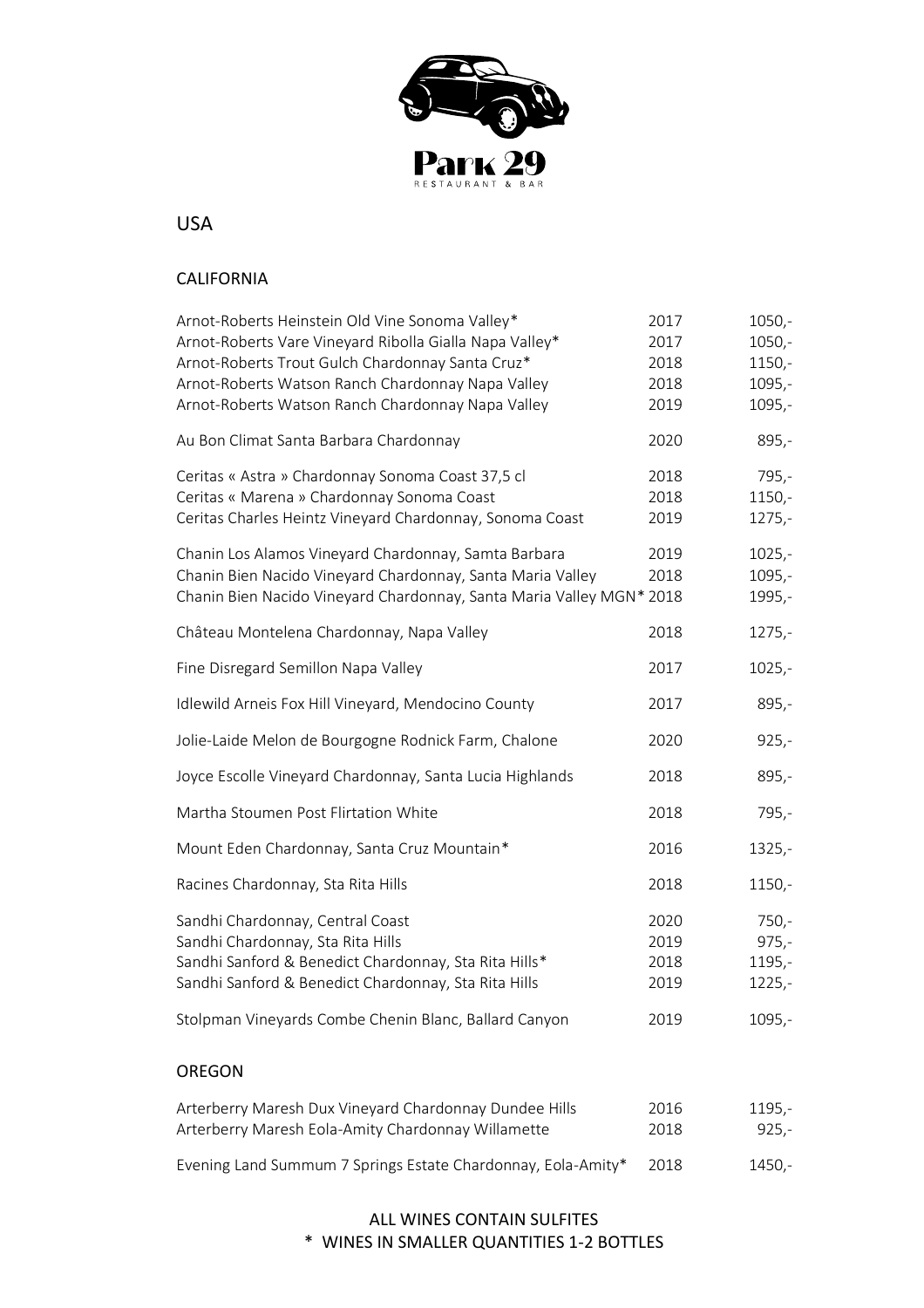

# ROSÉ WINE

| Paul Mas Claude Val Rosé, Pays d'Oc France   | 2020 | -545.  |
|----------------------------------------------|------|--------|
| Vacheron Rosé, Sancerre France               | 2019 | 850.-  |
| Terroir al Limit Roc d'Aubaga, Priorat Spain | 2016 | -.1050 |

# RED WINE

# AUSTRALIA

| Lethbridge Pinot Noir, Geelong                             | 2018 | $850,-$ |
|------------------------------------------------------------|------|---------|
| Lethbridge Que Syrah Syrah, Pyrenees                       | 2017 | $825 -$ |
| Lethbridge Nebbiolo A Birthday Present, Pyrenees           | 2015 | $925 -$ |
| Dr. Mayer Pinot Noir, Yarra Valley                         | 2020 | 1195,-  |
| Mayer Close Planted Pinot Noir, Yarra Valley               | 2020 | 1195,-  |
| Mayer Cabernet Sauvignon, Yarra Valley                     | 2020 | 1195,-  |
| Mayer Merlot, Yarra Valley                                 | 2020 | 1195,-  |
| Mayer Syrah, Yarra Valley                                  | 2020 | 1195,-  |
| Ochota Barrels A Forest Pinot Noir, Adelaide Hills         | 2017 | $950 -$ |
| Ochota Barrels The Green Room Grenache/Syrah, McLaren Vale | 2017 | $875,-$ |

# AUSTRIA

| Moric Blaufränkisch, Burgenland                      | 2018 | 695,-   |
|------------------------------------------------------|------|---------|
| Moric Blaufränkisch Reserve, Burgenland              | 2017 | $995 -$ |
| Rosi Schuster Blaufränkisch, Burgenland              | 2020 | $725,-$ |
| Schiefer Blaufränkisch, Burgenland                   | 2016 | $595,-$ |
| Schiefer Blaufränkisch Szapary Eisenberg, Burgenland | 2013 | $995 -$ |

# CANADA

| Blue Mountain Gamay Noir, Okanagan Valley                    | 2018  | 725.- |
|--------------------------------------------------------------|-------|-------|
| Meyer Pinot Noir McLean Creek Road Vineyard, Okanagan Valley | -2018 | 975.- |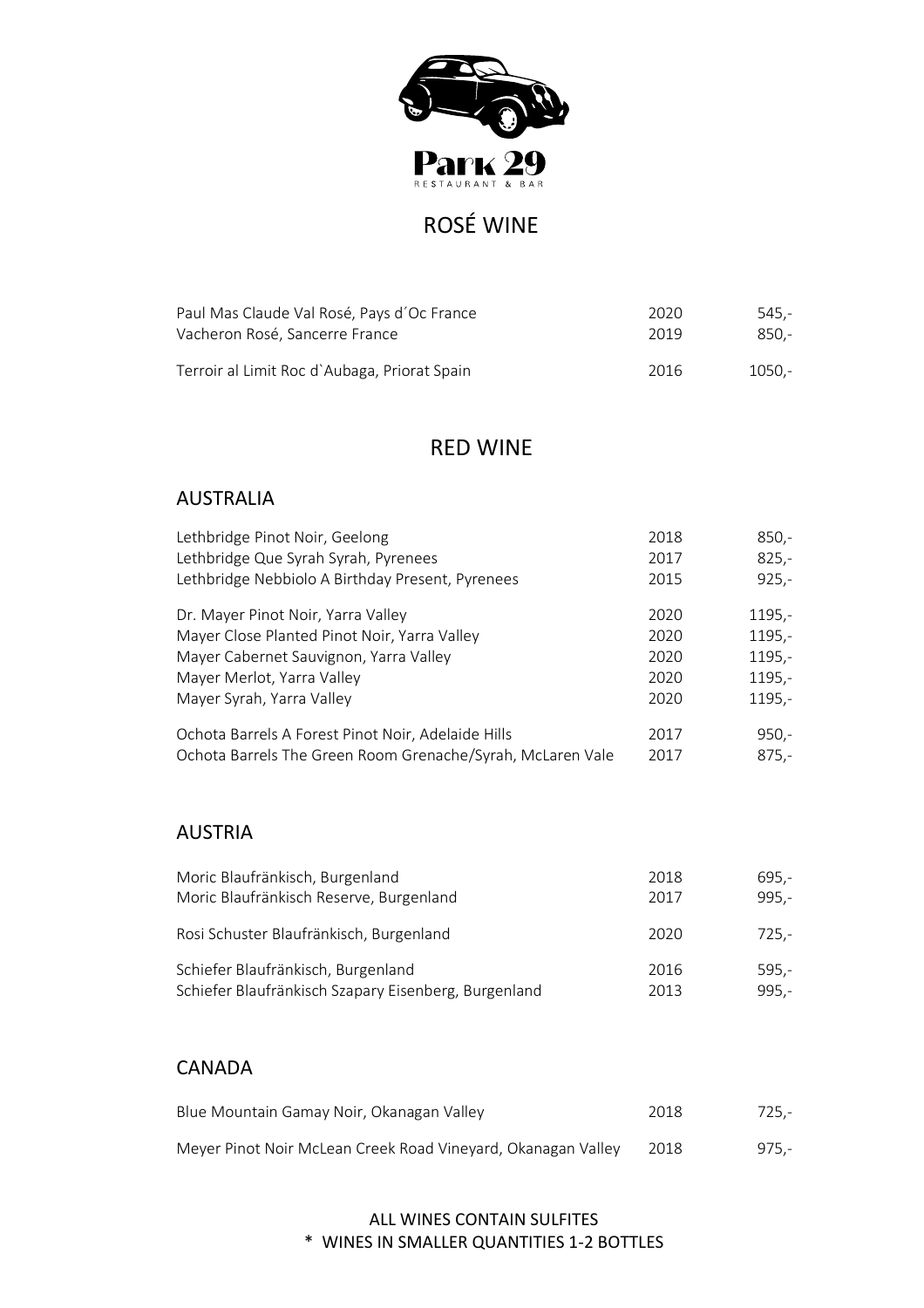

# FRANCE

#### BORDEAUX

| Clos du Jaugueyron, Haut-Médoc                                                                                                                                                                                                                | 2016                         | 995,-                                    |
|-----------------------------------------------------------------------------------------------------------------------------------------------------------------------------------------------------------------------------------------------|------------------------------|------------------------------------------|
| Château Brun, St. Emilion Grand Cru                                                                                                                                                                                                           | 2014                         | $725,-$                                  |
| Château Cantemerle, Cinquième Cru Classé Haut-Médoc<br>Château Citran, Haut-Médoc<br>Château Citran, Haut-Médoc                                                                                                                               | 2015<br>2001<br>2010         | $1095,-$<br>$1095,-$<br>$1050,-$         |
| Château Grand Marceaux, Médoc                                                                                                                                                                                                                 | 2009                         | $675,-$                                  |
| Château Grand-Puy-Lacoste, Cinquième Cru Classé Pauillac*<br>Château Grand-Puy-Lacoste, Cinquième Cru Classé Pauillac<br>Château Grand-Puy-Lacoste, Cinquième Cru Classé Pauillac<br>Château Grand-Puy-Lacoste, Cinquième Cru Classé Pauillac | 1995<br>2014<br>2015<br>2016 | $2650,-$<br>1450,-<br>1795,-<br>$1725,-$ |
| Château Léoville Barton, Deuxième Cru Classé Saint-Julien*<br>Château Léoville Barton, Deuxième Cru Classé Saint-Julien                                                                                                                       | 2006<br>2015                 | 1895,-<br>1995,-                         |
| Vieux Château Certan, Pomerol*                                                                                                                                                                                                                | 2012                         | 2995,-                                   |
| Château Figeac, Premier Grand Cru Classés B, St. Émilion                                                                                                                                                                                      | 2015                         | $3595,-$                                 |

#### BURGUNDY

« BOURGOGNE »

| Dugat-Py Bourgogne Rouge<br>Dugat-Py Bourgogne Rouge<br>Dugat-Py Bourgogne Rouge | 2017<br>2018<br>2019 | $1125,-$<br>$1125,-$<br>$1125,-$ |
|----------------------------------------------------------------------------------|----------------------|----------------------------------|
| Jean Grivot Bourgogne Pinot Noir*                                                | 2018                 | $1095,-$                         |
| Lucien Le Moine Bourgogne Rouge                                                  | 2016                 | $1050,-$                         |
| Pierre Girardin Bourgogne Rouge « Éclat de Calcaire »                            | 2019                 | $950 -$                          |
| Pierre Morey Bourgogne Cote d'Or Pinot Noir                                      | 2019                 | $925 -$                          |
| Roche de Bellene Pinot Noir                                                      | 2018                 | $650 -$                          |
| Nicolas Rossignol Bourgogne Rouge*                                               | 2017                 | $950 -$                          |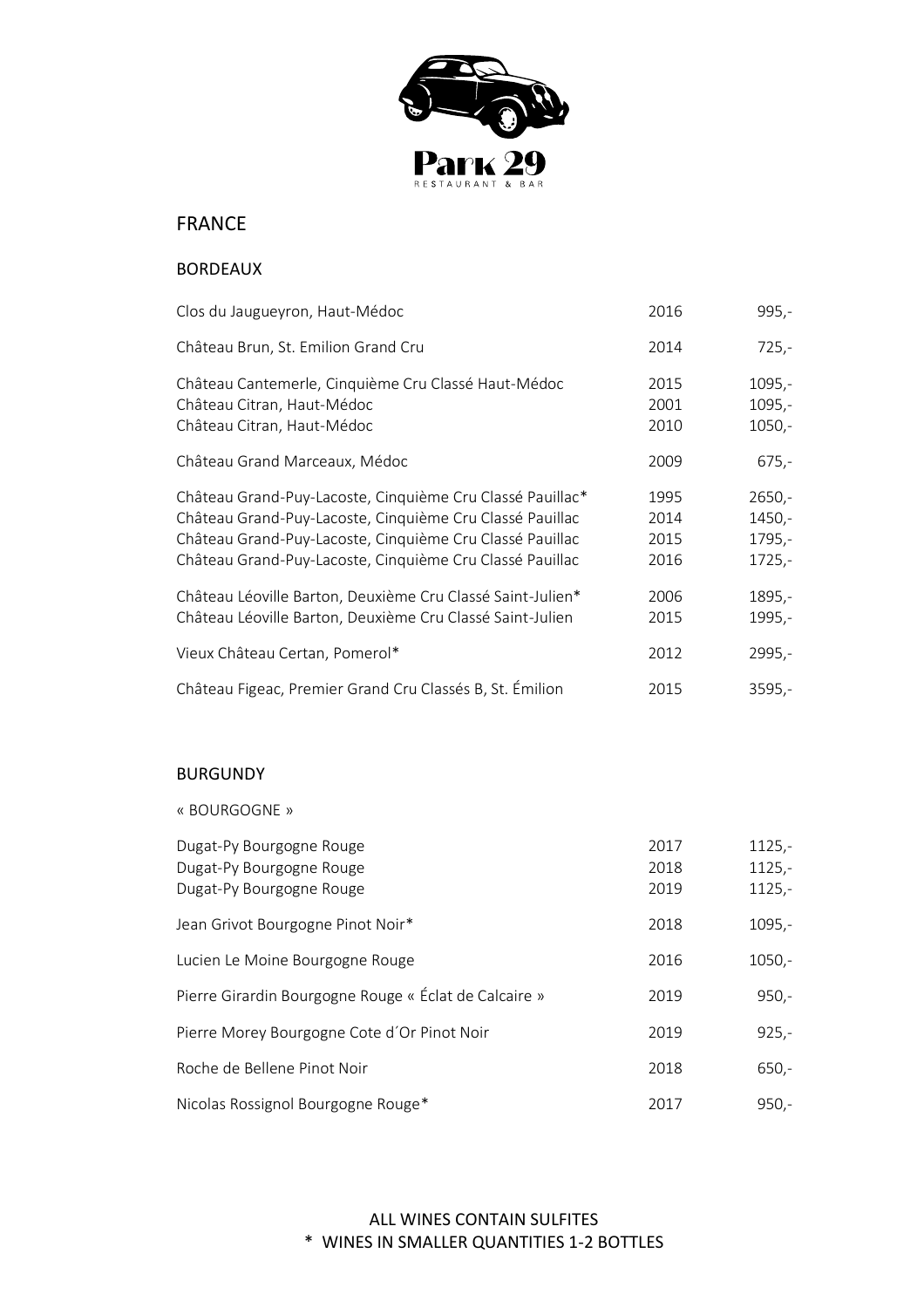

« CÔTE DE NUITS »

| Alain Jeanniard Gevrey-Chambertin                              | 2017 | $1075,-$ |
|----------------------------------------------------------------|------|----------|
| B. et A. Machard de Gramont Nuits-St-Georges Les Terrasses     | 2017 | $1125,-$ |
| B. et A. Machard de Gramont Nuits-St-Georges Aux Allots        | 2017 | $1195,-$ |
| De Montille Nuits-Saint-Georges 1 <sup>er</sup> Cru Aux Thorey | 2016 | $1525 -$ |
| Dugat-Py Gevrey-Chambertin                                     | 2017 | $1650,-$ |
| Dugat-Py Gevrey-Chambertin                                     | 2018 | $1650,-$ |
| Dugat-Py Gevrey-Chambertin                                     | 2019 | $1650,-$ |
| Dugat-Py Gevrey-Chambertin 1er Cru Les Champeaux*              | 2017 | 2895,-   |
| Dugat-Py Gevrey-Chambertin 1 <sup>er</sup> Cru Les Champeaux   | 2018 | 2895,-   |
| Dugat-Py Gevrey-Chambertin 1er Cru Les Champeaux               | 2019 | 2895,-   |
| Faiveley Charmes-Chambertin Grand Cru                          | 2018 | $2195,-$ |
| Faiveley Charmes-Chambertin Grand Cru                          | 2019 | $2395,-$ |
| Faiveley Gevrey-Chambertin 1er Cru Lavaux Saint-Jacques        | 2019 | $1650,-$ |
| Faiveley Gevrey-Chambretin 1er Cru Les Cazetiers               | 2018 | 1495,-   |
| Faiveley Gevrey-Chambertin 1 <sup>er</sup> Cru Petite Chapelle | 2019 | $1625 -$ |
| Faiveley Nuits-St-Georges 1er Cru Les Pruliers                 | 2018 | $1250,-$ |
| Faiveley Nuits-St-Georges 1er Cru Les Pruliers                 | 2019 | $1350 -$ |
| Faiveley Nuits-St-Georges 1er Cru Les Porêts-Saint-Georges     | 2018 | $1325,-$ |
| Faiveley Nuits-St-Georges 1er Cru Les Porêts-Saint-Georges     | 2019 | $1395,-$ |
| Jean Grivot Chambolle-Musigny La Combe d'Orveau                | 2018 | 1495,-   |
| Jean Grivot Chambolle-Musigny La Combe d'Orveau                | 2019 | $1650,-$ |
| Jean Grivot Nuits-St-Georges Aux Lavières                      | 2018 | $1395,-$ |
| Jean Grivot Nuits-St-Georges Aux Lavières                      | 2019 | $1525,-$ |
| Jean Grivot Nuits-St-Georges 1er Cru Aux Boudots               | 2017 | $2195,-$ |
| Jean Grivot Nuits-St-Georges 1er Cru Aux Boudots               | 2018 | $2375,-$ |
| Jean Grivot Vosne-Romanée                                      | 2019 | $1525,-$ |
| Jean Grivot Vosne-Romanée Bossières                            | 2018 | 1495,-   |
| Jean Grivot Vosne-Romanée Bossières                            | 2019 | $1650,-$ |
| Jean Grivot Vosne-Romanée 1 <sup>er</sup> Cru Aux Brûlées      | 2018 | $2575,-$ |
| Jean Grivot Vosne-Romanée 1 <sup>er</sup> Cru Aux Brûlées      | 2019 | 2950,-   |
| Jean Grivot Vosne-Romanée 1 <sup>er</sup> Cru Les Beaux Monts  | 2019 | 2950,-   |
| Jean Grivot Clos de Vougeot Grand Cru                          | 2017 | $2795,-$ |
| Jean Grivot Échezeaux Grand Cru*                               | 2018 | $3795,-$ |
| Lécheneaut Morey-Saint-Denis                                   | 2017 | $1195,-$ |
| Lucien Le Moine Bonnes-Mares Grand Cru*                        | 2016 | $3450,-$ |
| Lucien Le Moine Chambertin-Clos de Bèze Grand Cru*             | 2016 | 4495,-   |
| J-F Mugnier Nuits-St-Georges 1er Cru Clos de la Maréchale      | 2017 | $1825,-$ |
| Patrice Rion Chambolle-Musigny Vieilles Vignes                 | 2018 | $1375,-$ |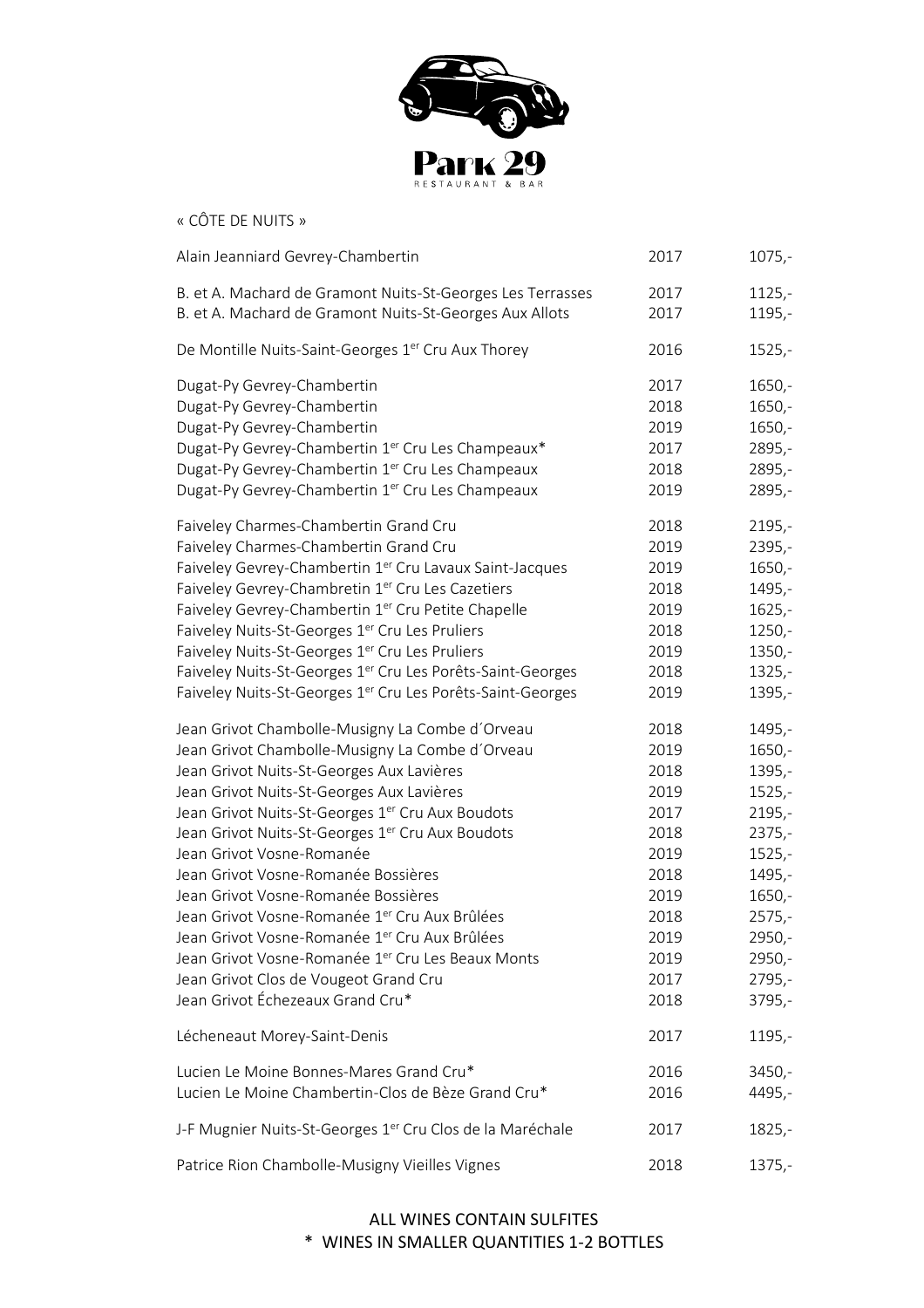

| Pierre Girardin Vosne-Romanée                                         | 2019 | $1550,-$  |
|-----------------------------------------------------------------------|------|-----------|
| Pierre Girardin Clos de Vougeot Grand Cru*                            | 2019 | 2995,-    |
| Pierre Girardin Échezeaux Grand Cru*                                  | 2019 | 4895,-    |
| Pierre Girardin Richebourg Grand Cru*                                 | 2019 | 18500,-   |
| Prieuré Roch Nuits-St-Georges 1 <sup>er</sup> Cru VV                  | 2017 | $2750,-$  |
| Prieuré Roch Nuits-St-Georges 1 <sup>er</sup> Cru Le Clos des Corvées | 2017 | $5350,-$  |
| Romanée-Conti Corton*                                                 | 2018 | 5950,-    |
| Romanée-Conti Échezeaux*                                              | 2017 | $9000,-$  |
| Romanée-Conti Échezeaux*                                              | 2018 | $9000,-$  |
| Romanée-Conti Grands Échezeaux*                                       | 2015 | 12000,-   |
| Romanée-Conti Grands Échezeaux*                                       | 2017 | 11000,-   |
| Romanée-Conti Grands Échezeaux*                                       | 2018 | 11000,-   |
| Romanée-Conti La Romanée-Conti*                                       | 2017 | 95000,-   |
| Romanée-Conti La Tâche*                                               | 2016 | 21000,-   |
| Romanée-Conti La Tâche*                                               | 2017 | 23000,-   |
| Romanée-Conti La Tâche*                                               | 2018 | 24500,-   |
| Romanée-Conti Richebourg*                                             | 2015 | 20000,-   |
| Romanée-Conti Richebourg*                                             | 2016 | 20000,-   |
| Romanée-Conti Richebourg*                                             | 2017 | 23000,-   |
| Romanée-Conti Romanée-St-Vivant*                                      | 2014 | 18500,-   |
| Romanée-Conti Romanée-St-Vivant*                                      | 2015 | 18500,-   |
| Romanée-Conti Romanée-St-Vivant*                                      | 2016 | 18500,-   |
| Romanée-Conti Romanée-St-Vivant*                                      | 2017 | $21500,-$ |
| Romanée-Conti Romanée-St-Vivant*                                      | 2018 | 23500,-   |
| Rousseau A. Chambertin Grand Cru*                                     | 2018 | 11500,-   |
| Rousseau A. Clos de la Roche Grand Cru*                               | 2019 | 5895,-    |
| Rousseau A. Ruchottes-Chambertin Grand Cru Clos des Ruchottes*        | 2019 | 8950,-    |
| Sérafin Père & Fils Gevrey-Chambertin Vieilles Vignes                 | 2018 | 1495,-    |
| Sérafin Père & Fils Chambolle-Musigny 1 <sup>er</sup> Cru Les Baudes  | 2011 | $2195,-$  |
| Taupenot-Merme Morey Saint Denis                                      | 2017 | 1295,-    |
| Taupenot-Merme Morey Saint Denis 1er Cru La Riotte*                   | 2017 | $1575,-$  |
| Taupenot-Merme Chambolle Musigny                                      | 2017 | $1295,-$  |
| Taupenot-Merme Mazoyeres Chambertin Grand Cru                         | 2017 | $2650,-$  |
| « CÔTE DE BEAUNE »                                                    |      |           |
| Coche Fabien Auxey-Duresses                                           | 2016 | $950,-$   |
| Comtesse de Chérisey Blagny 1 <sup>er</sup> Cru La Genelotte          | 2018 | $1625,-$  |
| D'Angerville Volnay 1er Cru Champans*                                 | 2016 | $1595,-$  |
| De Montille Beaune 1er Cru Perriers                                   | 2015 | $1250,-$  |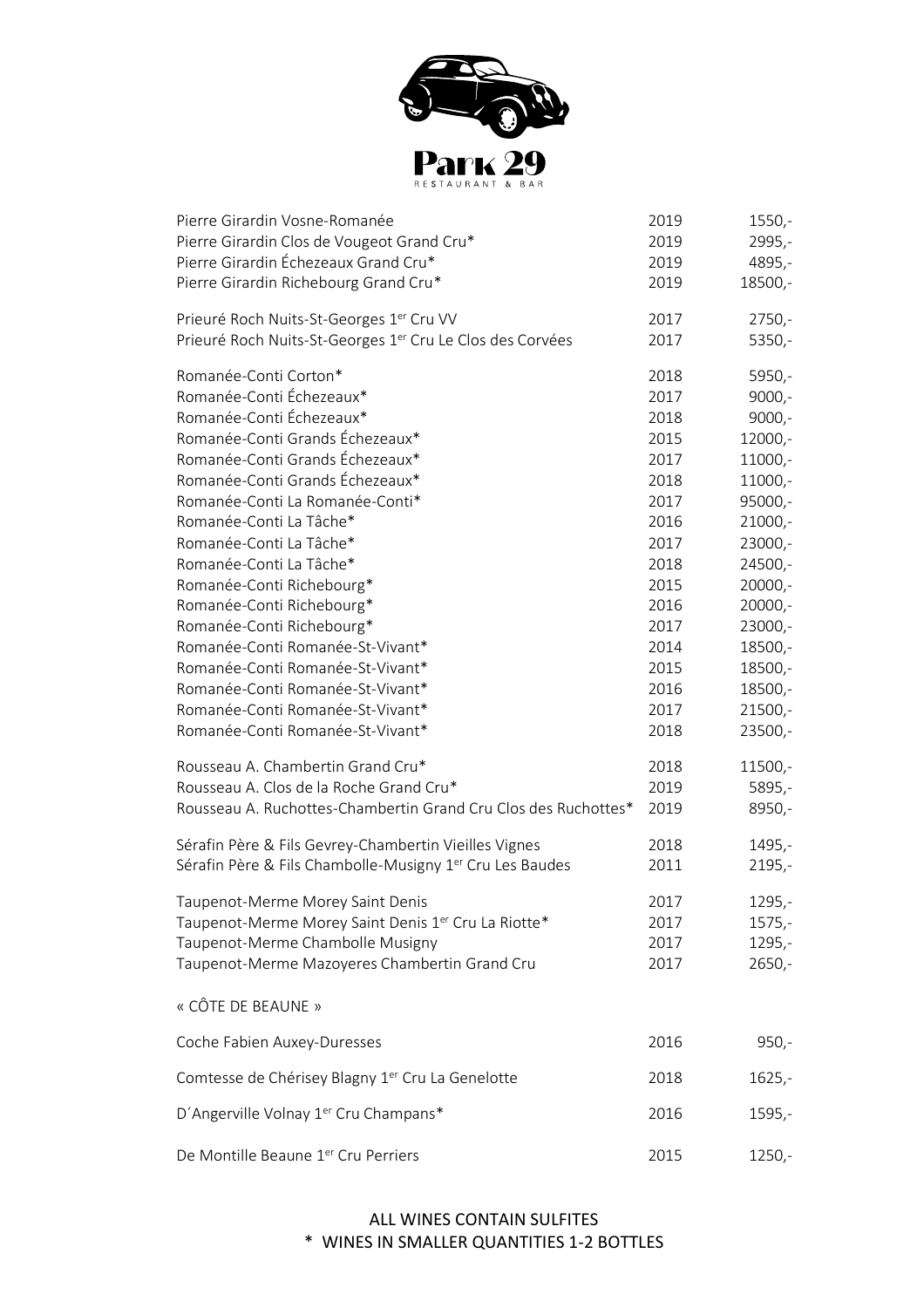

| Fanny Sabre Monthélie*                           | 2017 | $1050,-$ |
|--------------------------------------------------|------|----------|
| Jean-Marc Vincent Santenay Vieilles Vignes       | 2017 | $995,-$  |
| Jean-Marc Vincent Santenay 1er Cru Les Gravières | 2017 | $1075,-$ |
| Nicolas Rossignol Aloxe-Corton                   | 2017 | $995,-$  |
| Nicolas Rossignol Savigny-Les-Beaune*            | 2017 | $1095,-$ |
| Nicolas Rossignol Volnay 1er Cru Santenots*      | 2016 | 1495,-   |
| Nicolas Rossignol Volnay 1er Cru Cailleret       | 2017 | 1850,-   |
| Nicolas Rossignol Volnay 1er Cru Taillepieds     | 2017 | $1725,-$ |
| Pierre Girardin Pommard « Éclat de Calcaire »    | 2019 | $1250,-$ |
| Pierre Girardin Volnay « Éclat de Calcaire »     | 2019 | $1250,-$ |
| Pierre Morey Monthelie                           | 2018 | $1050,-$ |
| Ramonet Pernand-Vergelesses Les Belles Filles    | 2018 | $995,-$  |
| Ramonet Pernand-Vergelesses Les Belles Filles    | 2019 | $995,-$  |
| Rémi Jobard Monthélie 1er Cru Les Champs-Fulliot | 2015 | $1095,-$ |

#### RHÔNE

| « CÔTES DU RHÔNE »                                                   |              |                    |
|----------------------------------------------------------------------|--------------|--------------------|
| Fric Texier Brézème Côtes du Rhône                                   | 2017         | $825,-$            |
| Franck Balthazar Côtes du Rhône*<br>Franck Balthazar Côtes du Rhône* | 2017<br>2018 | 695,-<br>$725,-$   |
| Jamet Côtes du Rhône<br>Jamet Côtes du Rhône                         | 2018<br>2019 | $895,-$<br>$975,-$ |
| M. Chapoutier BIO Côtes du Rhône                                     | 2018         | $595,-$            |
| Saint Cosme, Côtes du Rhône                                          | 2020         | $595,-$            |
| Stéphane Ogier Le Temps est Venu, Côtes du Rhône                     | 2019         | $625,-$            |

« NORTHERN RHÔNE »

Dumien Serrette Patou, Cornas 2018 2018 995,-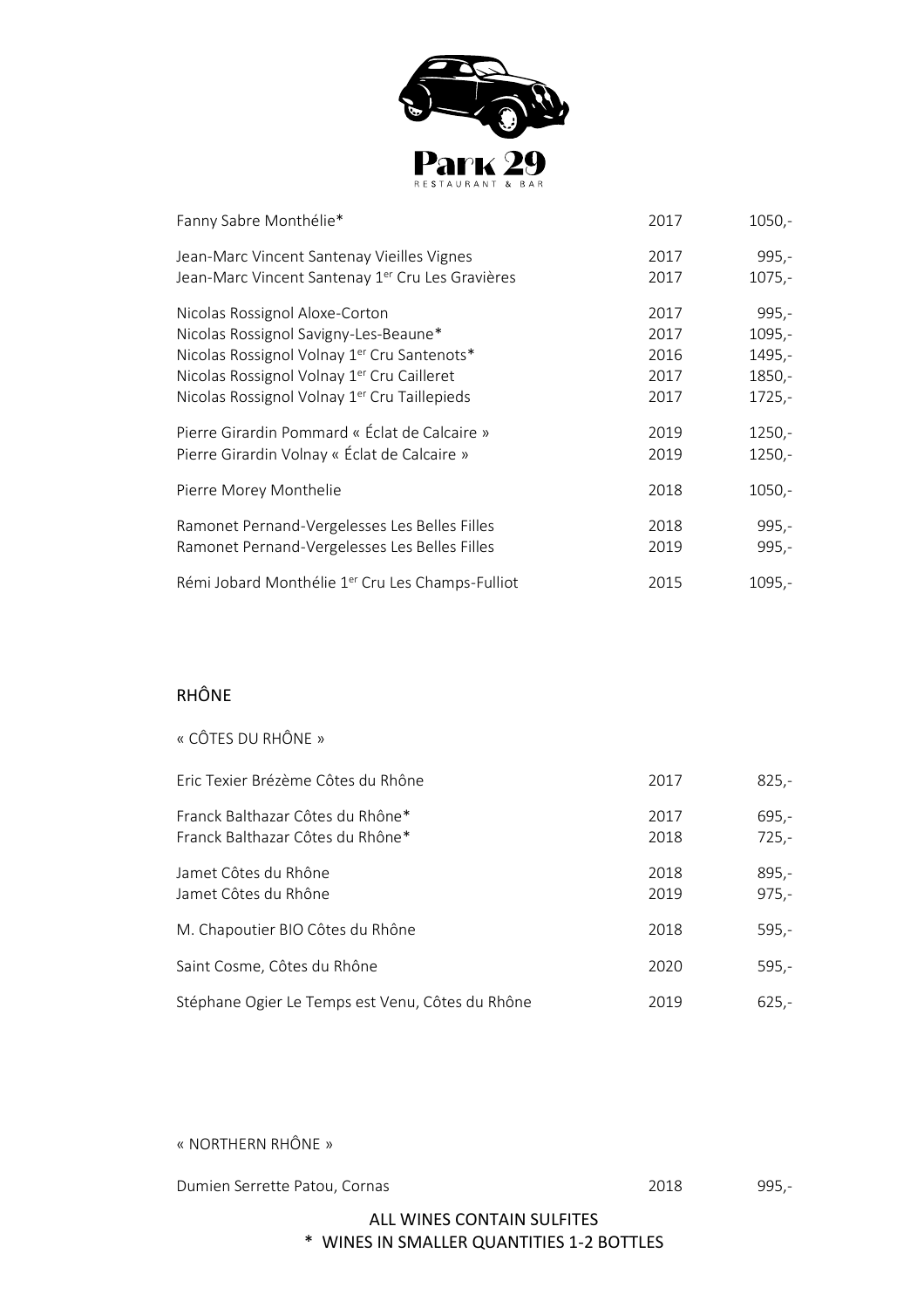

| Jamet Côte-Rôtie*                                | 2016 | $1695,-$ |
|--------------------------------------------------|------|----------|
| Jamet Côte-Rôtie                                 | 2017 | $1750,-$ |
| Jamet Côte-Rôtie « Côte-Brune »*                 | 2017 | $2695,-$ |
| M. Chapoutier Saint-Joseph Deschants             | 2018 | $750,-$  |
| M. Chapoutier Côte-Rôtie La Mordorée*            | 2013 | $2250,-$ |
| M. Chapoutier Côte-Rôtie La Mordorée*            | 2014 | $2250,-$ |
| M. Chapoutier Côte-Rôtie La Mordorée*            | 2015 | $2250 -$ |
| M. Chapoutier Côte-Rôtie La Mordorée*            | 2016 | $2250 -$ |
| M. Chapoutier Côte-Rôtie La Mordorée*            | 2017 | $2250 -$ |
| M. Chapoutier Ermitage Le Pavillon*              | 2008 | $2975,-$ |
| M. Chapoutier Ermitage Le Pavillon*              | 2010 | $3625 -$ |
| M. Chapoutier Ermitage Le Pavillon*              | 2012 | $3625 -$ |
| M. Chapoutier Hermitage Monier de la Sizeranne   | 2015 | $1325 -$ |
| Stéphane Ogier, Saint-Joseph Le Passage          | 2018 | $925,-$  |
| Stéphane Ogier, Côte-Rôtie « Bertholon »*        | 2015 | $1750,-$ |
| Stéphane Ogier, Côte-Rôtie « La Belle Helene »*  | 2015 | $3695,-$ |
| Stéphane Ogier, Côte-Rôtie « Lancement »*        | 2015 | $3695,-$ |
| Jean-Baptiste Souillard, Saint Joseph            | 2018 | 895,-    |
| Pierre Gaillard, Saint Joseph                    | 2018 | $825,-$  |
| Pierre Gaillard, Saint Joseph                    | 2020 | $825,-$  |
| J.L Chave Selection Silène, Crozes-Hermitage     | 2016 | $725,-$  |
| M. Sorrel Crozes-Hermitage                       | 2019 | $1050,-$ |
| M. Sorrel Hermitage                              | 2017 | $1575,-$ |
| M. Sorrel Hermitage Le Gréal                     | 2018 | $2295,-$ |
| Vincent Paris Granit 30, Cornas                  | 2020 | 995,-    |
| Vincent Paris Granit 60, Cornas*                 | 2016 | $995,-$  |
| « SOUTHERN RHÔNE »                               |      |          |
| Clos des Papes, Châteauneuf-du-Pape              | 2018 | 1450,-   |
| Guigal Château de Nalys, Châteauneuf-du-Pape     | 2016 | $1285,-$ |
| M. Chapoutier La Bernardine, Châteauneuf-du-Pape | 2016 | $975,-$  |
| Saint Cosme, Gigondas                            | 2016 | $975,-$  |
|                                                  |      |          |

#### FRANCE – THE REST

| Cébene Les Bancels, Faugères |  |  |
|------------------------------|--|--|
|------------------------------|--|--|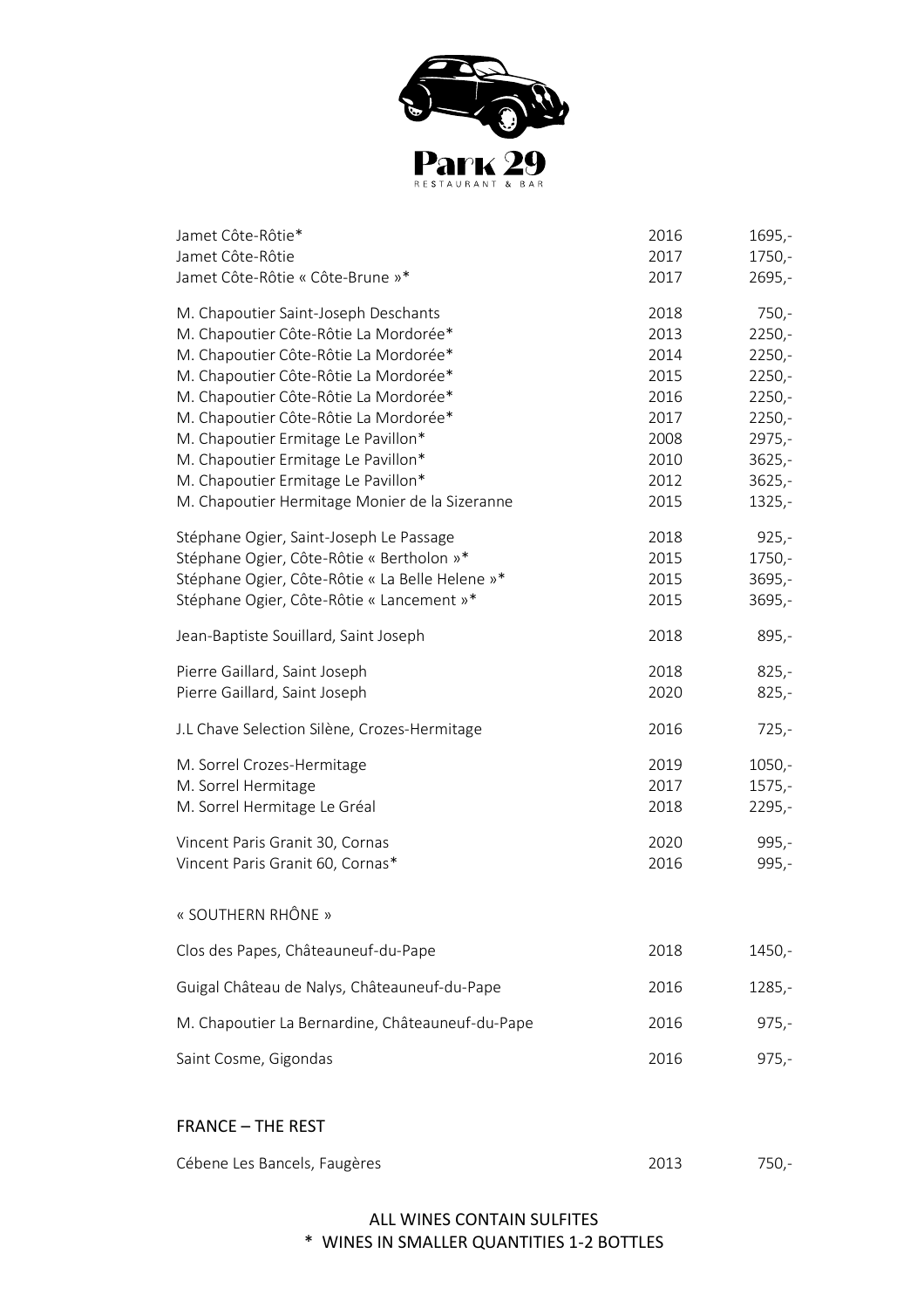

| Charles Joguet Chinon Les Petites Roches, Loire                    | 2017         | $725,-$             |
|--------------------------------------------------------------------|--------------|---------------------|
| Vacheron Sancerre Les Marnes, Loire                                | 2010         | $1350,-$            |
| Domaine du Pélican Trois Cepage Arbois, Jura                       | 2016         | $950,-$             |
| Domaine de la Tournelle Trousseau des Corvées Arbois, Jura         | 2018         | $1050,-$            |
| Tissot D.D. Arbois, Jura<br>Tissot Singulier Trosseau Arbois, Jura | 2020<br>2019 | $895,-$<br>$1050,-$ |
| Domaine de Montcalmès, Terrasses du Larzac, Languedoc              | 2017         | $975,-$             |
| Les Enfants Sauvages Enfant Sauvage, Côtes Catalanes, Roussillon   | 2020         | $595,-$             |
| Ganevat Seau-Trou Les Corvées, Vin de France                       | 2016         | $1050,-$            |
| Paul Avril Le Petit vin d'Avril                                    | <b>NV</b>    | $895,-$             |
| Paul Mas Claude Val Rouge, Pays d'Oc                               | 2020         | 545,-               |

# GREECE

| Gaia Wines Agiorgitiko, Nemea | 2019 | 695,- |
|-------------------------------|------|-------|
|                               |      |       |

ITALY

PIEDMONT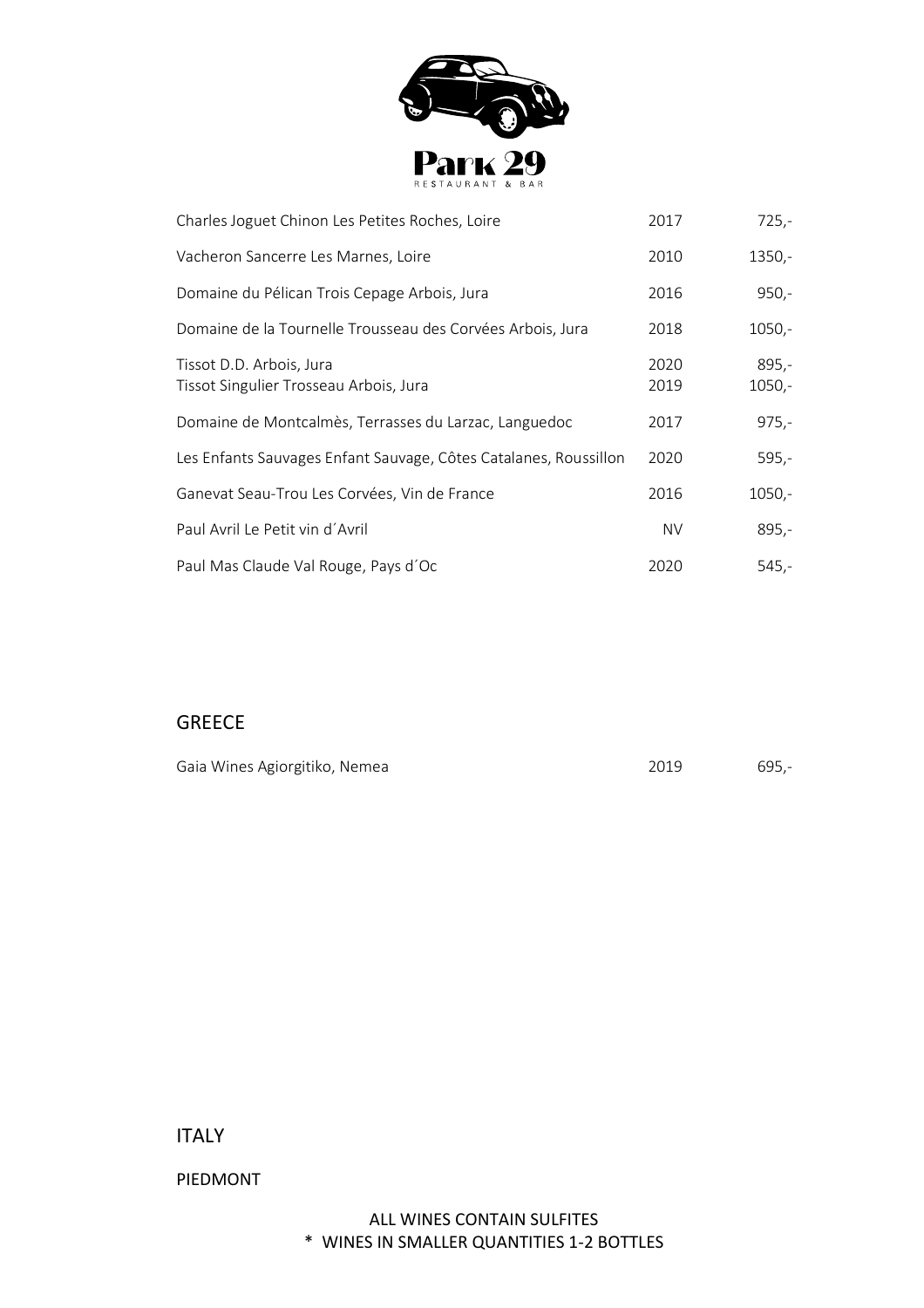

#### « ALBA/ASTI »

| Burlotto Barbera d'Alba<br>Burlotto Barbera d'Alba Aves<br>Burlotto Dolcetto d'Alba                                                                                                        | 2020<br>2020<br>2020 | $795,-$<br>795,-<br>$795,-$    |
|--------------------------------------------------------------------------------------------------------------------------------------------------------------------------------------------|----------------------|--------------------------------|
| Conterno Giacomo Barbera d'Alba Vigna Francia<br>Conterno Giacomo Barbera d'Alba Vigna Cerretta*                                                                                           | 2017<br>2017         | $1250,-$<br>$1250,-$           |
| Giacosa Nebbiolo d'Alba Valmaggiore                                                                                                                                                        | 2018                 | $950,-$                        |
| Pira & Figli Barbera d'Alba Superiore                                                                                                                                                      | 2018                 | $895,-$                        |
| Scarpa Barbera d'Asti La Bogliona                                                                                                                                                          | 2015                 | $1095,-$                       |
| Sobrero Barbera d'Alba                                                                                                                                                                     | 2020                 | $695,-$                        |
| Vietti Barbera d'Alba Tre Vigne                                                                                                                                                            | 2017                 | $750,-$                        |
| « LANGHE »                                                                                                                                                                                 |                      |                                |
| Anselma Langhe Nebbiolo                                                                                                                                                                    | 2017                 | $795,-$                        |
| Altare Langhe Giàrborina<br>Altare Langhe Larigi*                                                                                                                                          | 2017<br>2017         | $1375,-$<br>$1325,-$           |
| Boffa Langhe Nebbiolo                                                                                                                                                                      | 2019                 | 795,-                          |
| Burlotto Langhe Freisa<br><b>Burlotto Langhe Freisa</b><br>Burlotto Langhe Nebbiolo                                                                                                        | 2018<br>2020<br>2020 | $750,-$<br>795,-<br>$795,-$    |
| Davide Rosso Langhe Nebbiolo « Vigna Rionda » Ester Canale<br>Davide Rosso Langhe Nebbiolo « Vigna Rionda » Ester Canale<br>Davide Rosso Langhe Nebbiolo « Vigna Rionda » Ester Canale MGN | 2015<br>2017<br>2015 | $1595,-$<br>$1675,-$<br>2995,- |
| Diego Morra Langhe Nebbiolo Il Sarto                                                                                                                                                       | 2019                 | $725,-$                        |
| Roagna Langhe Rosso                                                                                                                                                                        | 2014                 | $995,-$                        |
| Vietti Langhe Nebbiolo Perbacco                                                                                                                                                            | 2017                 | 795,-                          |

« BARBARESCO »

| Boffa Barbaresco      | 2015 | 895.-  |
|-----------------------|------|--------|
| Boffa Barbaresco Pajè | 2018 | 1050.- |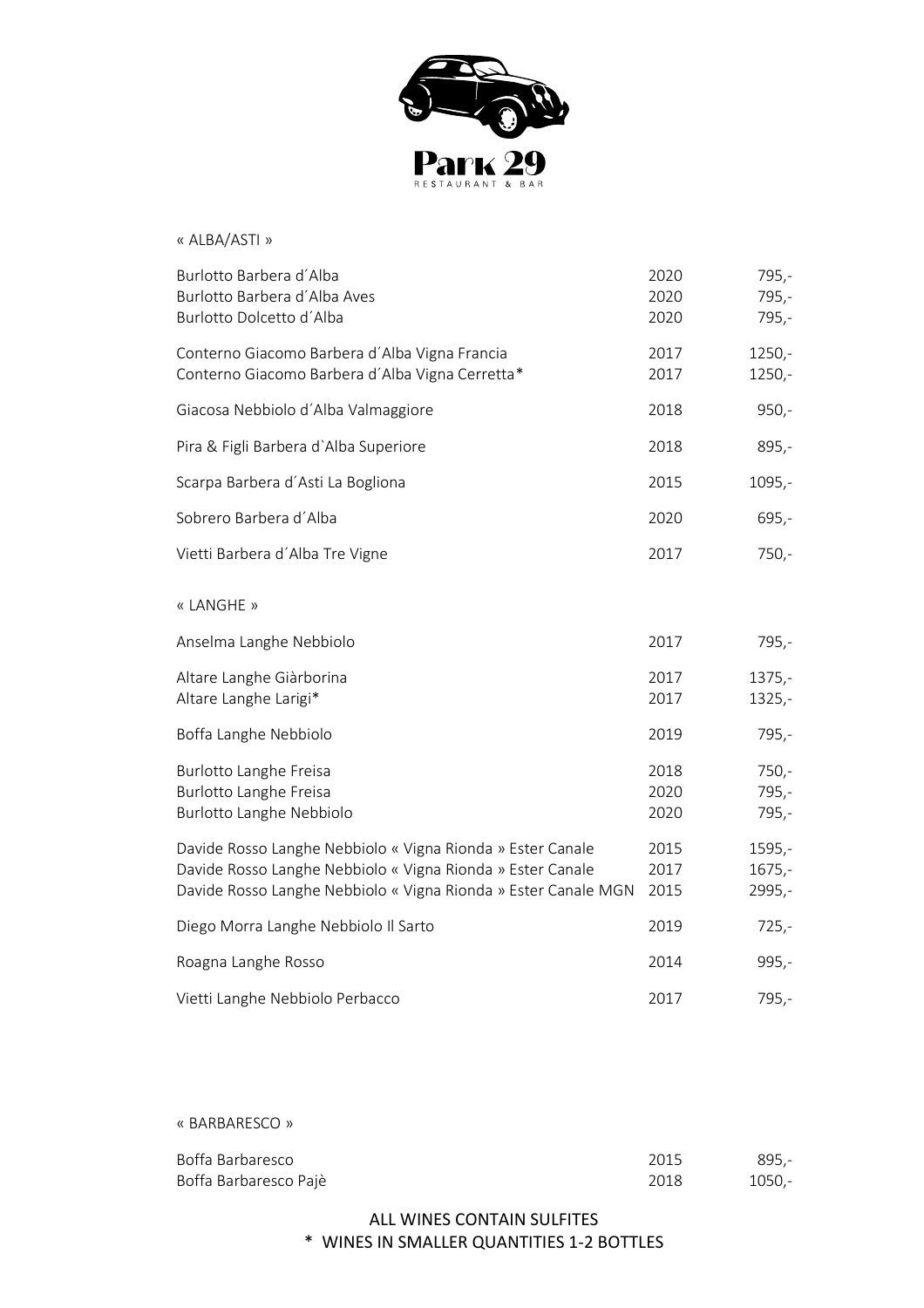

| Giacosa Barbaresco Asili                                                | 2017 | 3450,-   |
|-------------------------------------------------------------------------|------|----------|
| Giacosa Barbaresco Asili Riserva MAGNUM                                 | 2014 | 6350,-   |
| Roagna Barberesco*                                                      | 2014 | $1250,-$ |
| Roagna Barberesco Pajé*                                                 | 2014 | 1495,-   |
| Scarpa Barbaresco Tettineive                                            | 2017 | $1275,-$ |
| « BAROLO »                                                              |      |          |
| Anselma Barolo Vigna Rionda Riserva, Serralunga d'Alba*                 | 2011 | $1350,-$ |
| Anselma Barolo Vigna Rionda Riserva, Serralunga d'Alba                  | 2013 | $1550,-$ |
| Anselma Barolo Vigna Rionda Riserva, Serralunga d'Alba MAGNUM           | 2013 | 2895,-   |
| Altare Barolo Arborina, La Morra                                        | 2014 | 1495,-   |
| Altare Barolo Cannubi, Barolo                                           | 2016 | $2075,-$ |
| Altare Barolo Cerretta Vigna Bricco Riserva, Serralunga d'Alba          | 2012 | $1425,-$ |
| Burlotto Barolo, Verduno                                                | 2013 | $1125,-$ |
| Burlotto Barolo, Verduno                                                | 2015 | 1150,-   |
| Burlotto Barolo Acclivi, Verduno                                        | 2015 | $1175,-$ |
| Burlotto Barolo Cannubi, Verduno                                        | 2015 | 1195,-   |
| Conterno Giacomo Barolo Francia, Monforte d'Alba                        | 2015 | $2750,-$ |
| Conterno Giacomo Barolo Cerretta, Monforte d'Alba                       | 2015 | $2750,-$ |
| Conterno Giacomo Barolo Riserva Monfortino, Monforte d'Alba*            | 2013 | 6750,-   |
| Diego Morra Barolo Monvigliero, Verduno                                 | 2017 | $1250,-$ |
| Dosio Barolo Fossati, La Morra                                          | 2004 | 1750,-   |
| Dosio Barolo Fossati, La Morra*                                         | 2008 | 1395,-   |
| Giacosa Barolo, Serralunga d'Alba                                       | 2016 | $1325,-$ |
| Giacosa Barolo Falletto, Serralunga d'Alba MAGNUM                       | 2016 | 2875,-   |
| Giacosa Barolo Falletto, Serralunga d'Alba                              | 2015 | 1750,-   |
| Giacosa Barolo Falletto Vigna Le Rocche, Serralunga d'Alba              | 2015 | $2175,-$ |
| Giovanni Rosso Barolo, Serralunga d'Alba                                | 2015 | $995,-$  |
| Giovanni Rosso Barolo Cerretta, Serralunga d'Alba                       | 2016 | 1195,-   |
| Giovanni Rosso Barolo Serra, Serralunga d'Alba                          | 2016 | 1195,-   |
| Giovanni Rosso Barolo Vigna Rionda Ester Canale, Serralunga d'Alba 2016 |      | $2175,-$ |
| Roagna Barolo Pira, Castiglione Falletto*                               | 2013 | $1475,-$ |
| Roagna Barolo Pira, Castiglione Falletto*                               | 2014 | 1495,-   |
| « THE REST OF PIEMONTE »                                                |      |          |
| Burlotto Verduno Pelaverga                                              | 2018 | $750,-$  |
|                                                                         |      |          |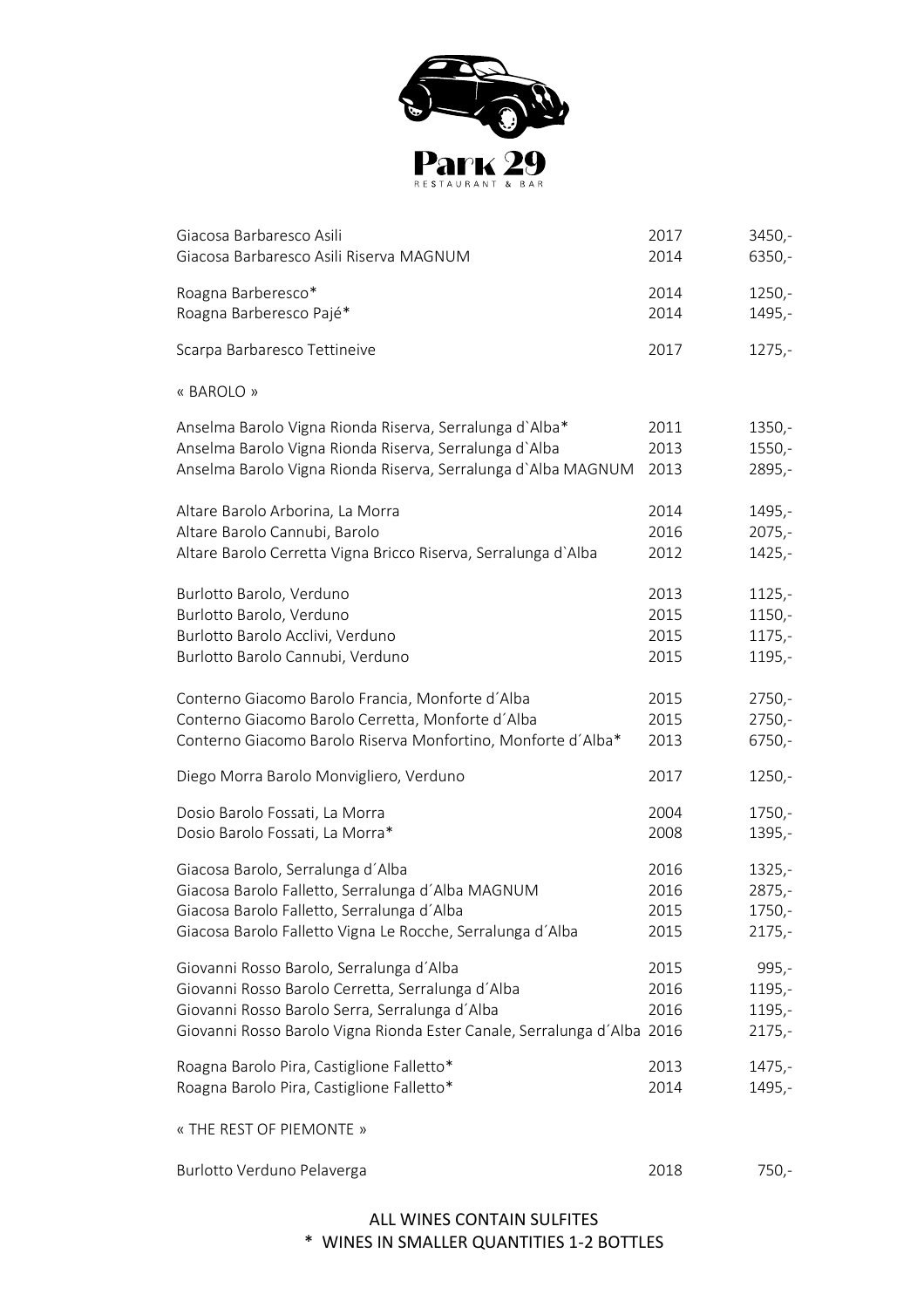

| Burlotto Verduno Pelaverga                               | 2020 | $795,-$  |
|----------------------------------------------------------|------|----------|
| Le Piane Maggiorina Vino Rosso, Boca                     | 2016 | $695,-$  |
| <b>TUSCANY</b>                                           |      |          |
| « CHIANTI »                                              |      |          |
| Felsina Berardenga Chianti Classico MAGNUM*              | 2016 | $1225,-$ |
| Monsanto Chianti Classico                                | 2020 | $725,-$  |
| Monsanto Chianti Classico Riserva                        | 2018 | $950,-$  |
| Nittardi Chianti Classico Belcanto                       | 2019 | $725,-$  |
| Nittardi Chianti Classico Vigna Doghessa Art Label*      | 2018 | $750,-$  |
| Nittardi Chianti Classico Vigna Doghessa Art Label       | 2019 | $795,-$  |
| Nittardi Chianti Classico Riserva                        | 2016 | 1095,-   |
| Nittardi Chianti Classico Riserva                        | 2017 | $1095,-$ |
| « MONTALCINO »                                           |      |          |
| Biondi-Santi Brunello di Montalcino Riserva*             | 1983 | 9995,-   |
| Buon Tempo Brunello di Montalcino                        | 2015 | $975,-$  |
| Buon Tempo p.56 Brunello di Montalcino                   | 2013 | $1075,-$ |
| Col d'Orcia Rosso di Montalcino                          | 2019 | $695,-$  |
| Col d'Orcia Brunello di Montalcino                       | 2016 | $950,-$  |
| Col d'Orcia Brunello di Montalcino MAGNUM                | 2012 | 1695,-   |
| Fonterenza Brunello di Montalcino                        | 2014 | 1195,-   |
| Mastrojanni Brunello di Montalcino                       | 2015 | $1250,-$ |
| Mastrojanni Brunello di Montalcino Vigna Schiena d Asino | 2015 | 1795,-   |
| Mastrojanni Brunello di Montalcino MAGNUM                | 2013 | 1995,-   |
| Poggio di Sotto Rosso di Montalcino                      | 2016 | 1295,-   |
| Poggio di Sotto Rosso di Montalcino                      | 2017 | $1325 -$ |
| Poggio di Sotto Brunello di Montalcino                   | 2015 | $2250,-$ |
| Poggio di Sotto Brunello di Montalcino Riserva           | 2013 | 3450,-   |
| Querce Bettina Rosso di Montalcino                       | 2016 | $895,-$  |
| Querce Bettina Brunello di Montalcino                    | 2008 | $1225,-$ |
| Querce Bettina Brunello di Montalcino                    | 2012 | $1225,-$ |
| Salvioni Rosso di Montalcino                             | 2018 | $1150,-$ |
| Salvioni Rosso di Montalcino                             | 2019 | $1150,-$ |
| Salvioni Brunello di Montalcino                          | 2016 | 1795,-   |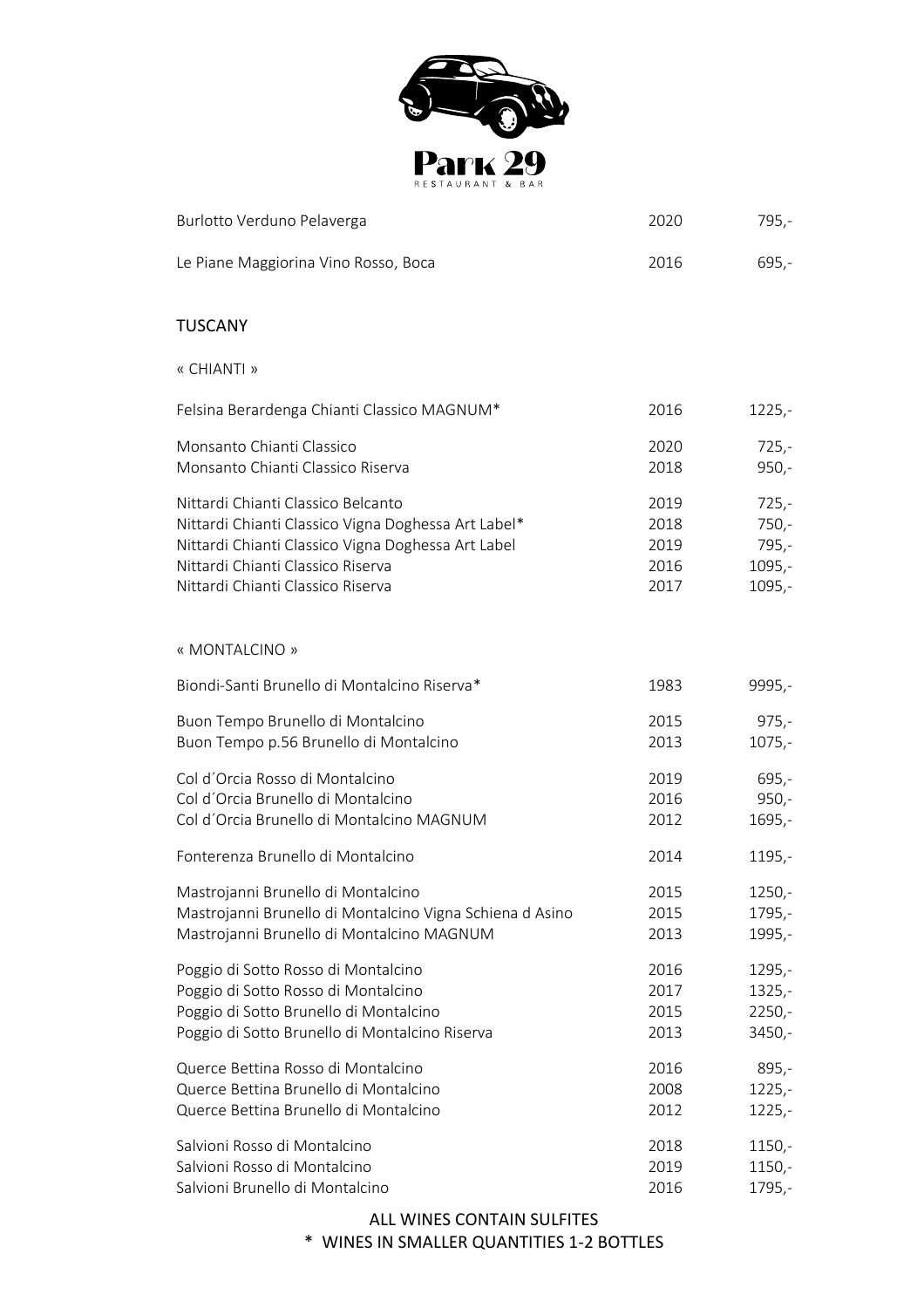

| Stella di Campalto Rosso di Montalcino                                                                                                                                                                                        | 2014                                         | $1475,-$                                                        |
|-------------------------------------------------------------------------------------------------------------------------------------------------------------------------------------------------------------------------------|----------------------------------------------|-----------------------------------------------------------------|
| « THE REST »                                                                                                                                                                                                                  |                                              |                                                                 |
| Bibi Graetz Testamatta, IGT*<br>Bibi Graetz Testamatta, IGT                                                                                                                                                                   | 2015<br>2018                                 | 995,-<br>1450,-                                                 |
| Castello dei Rampolla d'Alceo, IGT<br>Castello dei Rampolla d'Alceo, IGT                                                                                                                                                      | 2009<br>2013                                 | $1975,-$<br>1975,-                                              |
| Podere Le Boncie Le Trame, IGT                                                                                                                                                                                                | 2016                                         | $1050,-$                                                        |
| Poliziano Vino Nobile di Montepulciano                                                                                                                                                                                        | 2016                                         | 795,-                                                           |
| <b>SICILY</b>                                                                                                                                                                                                                 |                                              |                                                                 |
| I Custodi Pistus, Etna Rosso<br>I Custodi Aetneus, Etna Rosso*                                                                                                                                                                | 2013<br>2010                                 | 650,-<br>$825,-$                                                |
| Occhipinti Il Frappato, Terre Siciliane<br>Occhipinti SP 68, Terre Siciliane                                                                                                                                                  | 2016<br>2018                                 | $975,-$<br>$750,-$                                              |
| Terre Nere, Etna Rosso<br>Terre Nere Guardiola Etna Rosso<br>Terre Nere Guardiola Etna Rosso MAGNUM<br>Terre Nere Feudo di Mezzo Etna Rosso<br>Terre Nere Calderara Sottana Etna Rosso<br>Terre Nere Prephylloxera Etna Rosso | 2019<br>2017<br>2017<br>2017<br>2017<br>2017 | $695,-$<br>950,-<br>$1750,-$<br>$975,-$<br>$1095,-$<br>$1375,-$ |
| <b>ITALY - THE REST</b>                                                                                                                                                                                                       |                                              |                                                                 |
| Cà del Vént Campiani Vino Rosso, Lombardy                                                                                                                                                                                     | 2014                                         | $695,-$                                                         |
| Ronchi di Cialla Ribolla Nera, Venezia Giulia<br>Ronchi di Cialla Schioppettino, Friuli Colli Orientali<br>Ronchi di Cialla Refosco, Friuli Colli Orientali                                                                   | 2018<br>2015<br>2004                         | 750,-<br>$995,-$<br>$1050,-$                                    |
| Accordini Valpolicella Ripasso, Veneto                                                                                                                                                                                        | 2019                                         | $595,-$                                                         |
| <b>PORTUGAL</b>                                                                                                                                                                                                               |                                              |                                                                 |
| Niepoort Charme, Douro*                                                                                                                                                                                                       | 2015                                         | $1250,-$                                                        |
| Quinta da Costa do Pinhao Gradual, Douro                                                                                                                                                                                      | 2017                                         | $695,-$                                                         |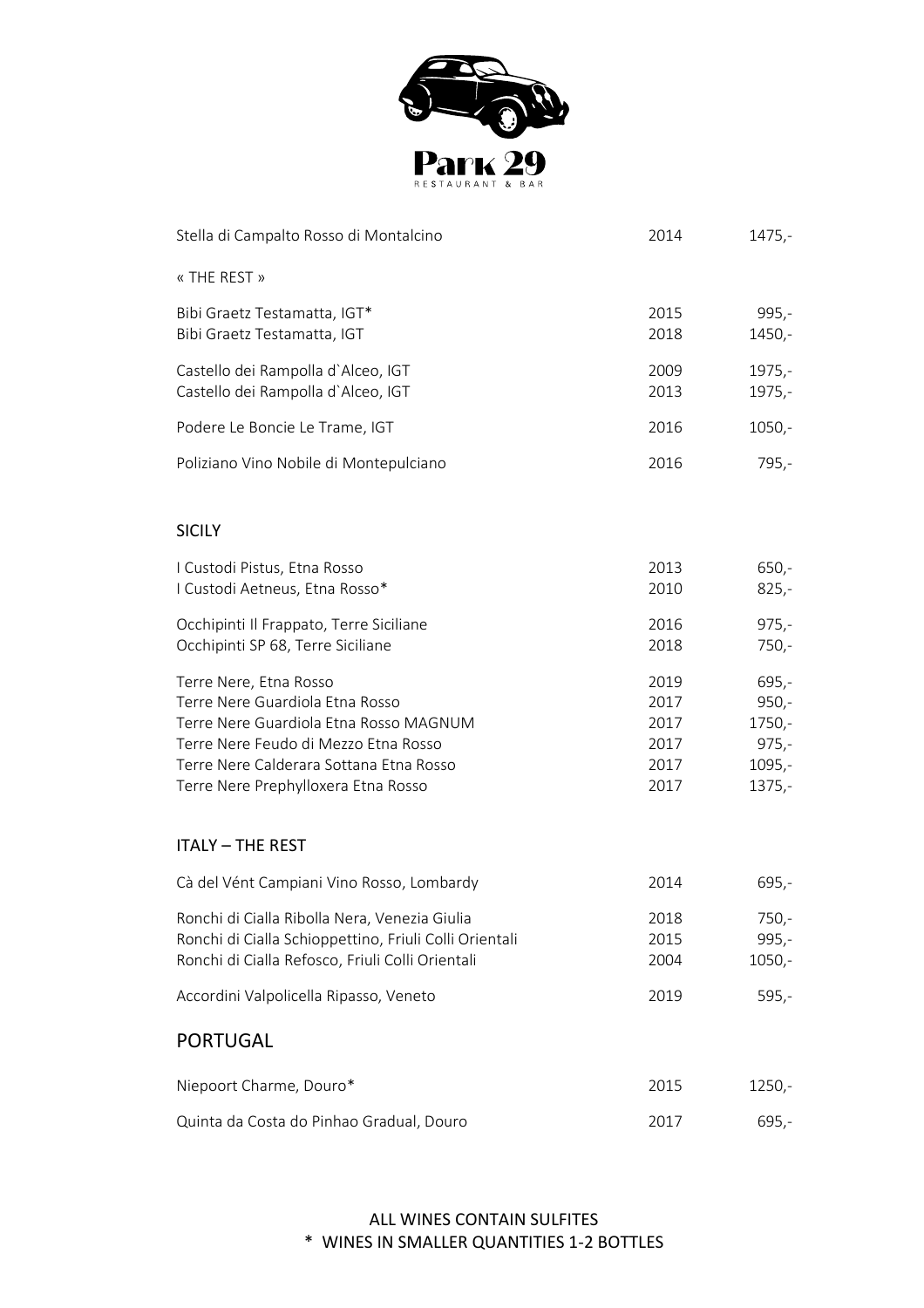

### SOUTH AFRICA

| A.A. Badenhorst Papegaai Cinsault, Swartland                                                                           | 2018                         | $525 -$                                    |
|------------------------------------------------------------------------------------------------------------------------|------------------------------|--------------------------------------------|
| Crystallum Cuvée Cinéma Pinot Noir, Hemel en Aarde Ridge<br>Crystallum Peter Max Pinot Noir, Western Cape              | 2019<br>2019                 | $1075,-$<br>$950,-$                        |
| Sadie Treinspoor, Swartland<br>Sadie Pofadder, Swartland<br>Sadie Soldaat, Citrusdalberg<br>Sadie Columella, Swartland | 2020<br>2020<br>2020<br>2019 | $1125 -$<br>$1125,-$<br>$1195,-$<br>1495,- |
| Savage Follow the Line Cinsault, Darling<br>Savage Syrah, Coastal Region<br>Savage Red Syrah, Stellenbosch             | 2018<br>2017<br>2019         | $925,-$<br>$975,-$<br>$975,-$              |
| <b>SPAIN</b>                                                                                                           |                              |                                            |
| Aalto PS, Ribera del Duero*                                                                                            | 2013                         | 1495,-                                     |
| Borja Perez Artifice Tinto, Tenerife                                                                                   | 2017                         | $725,-$                                    |
| Daniel Landi Las Uvas de la Ira, Gredos                                                                                | 2017                         | $825,-$                                    |
| Guímaro Mencía, Ribeira Sacra<br>Guímaro A Ponte, Ribeira Sacra                                                        | 2020<br>2017                 | $695,-$<br>$925,-$                         |
| Ladera del Tiétar Garnacha, Madrid                                                                                     | 2017                         | $595,-$                                    |
| Legado del Moncayo Garnacha Old Vine, Campo de Borja                                                                   | 2019                         | $595,-$                                    |
| Marañones Dario, Gredos<br>Marañones Garnacha, Gredos<br>Marañones Peña Caballera, Gredos                              | 2016<br>2018<br>2018         | $695,-$<br>$750,-$<br>$995,-$              |
| Olivier Rivière Rayos Uva, Rioja<br>Olivier Rivière Ganko, Rioja                                                       | 2020<br>2016                 | $595,-$<br>$995,-$                         |
|                                                                                                                        |                              |                                            |

Terroir al Limit Terra de Cuques, Priorat 1050,-Terroir al Limit Arbossar, Priorat 1395,-Terroir al Limit Les Tosses, Priorat 2018 2018 2595,-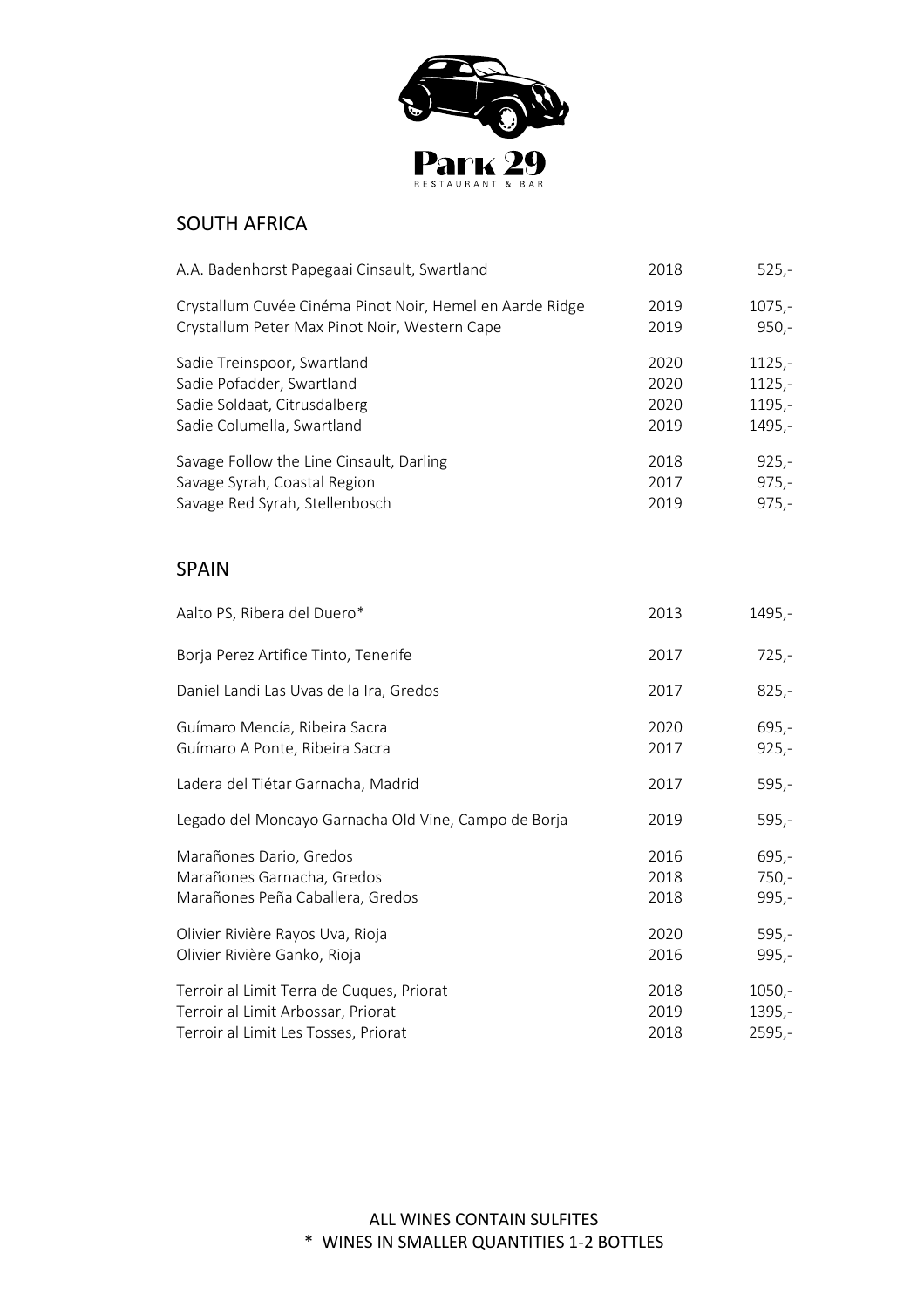

# USA

# CALIFORNIA

| Arnot-Roberts Fellom Ranch Cabernet Sauvignon, Sant Cruz*<br>Arnot-Roberts Gamay Noir, El Dorado<br>Arnot-Roberts Syrah, Sonoma Coast<br>Arnot-Roberts Trousseau, North Coast                                                                                                                                                                                                                                                                                           | 2016<br>2019<br>2019<br>2019                         | $1350,-$<br>$925,-$<br>$895,-$<br>$1050,-$                                           |
|-------------------------------------------------------------------------------------------------------------------------------------------------------------------------------------------------------------------------------------------------------------------------------------------------------------------------------------------------------------------------------------------------------------------------------------------------------------------------|------------------------------------------------------|--------------------------------------------------------------------------------------|
| Au Bon Climat Pinot Noir La Bauge Au-dessus, Santa Maria Valley<br>Au Bon Climat Pinot Noir Knox Alexander, Santa Maria Valley*<br>Au Bon Climat Pinot Noir Knox Alexander, Santa Maria Valley MGN                                                                                                                                                                                                                                                                      | 2016<br>2015<br>2016                                 | $1025,-$<br>$1095,-$<br>1995,-                                                       |
| Bedrock Wine Co. Syrah                                                                                                                                                                                                                                                                                                                                                                                                                                                  | 2018                                                 | $850,-$                                                                              |
| Broc Cellars Koukou Cabernet Franc, Santa Barbara County<br>Broc Cellars Vine Starr Zinfandel, Sonoma County                                                                                                                                                                                                                                                                                                                                                            | 2017<br>2017                                         | $825,-$<br>$850,-$                                                                   |
| Ceritas Senna Pinot Noir Sonoma Coast*<br>Ceritas Hellenthal "Old shop block" Pinot Noir Sonoma Coast*<br>Ceritas Peter Martin Ray Cabernet Sauvignon Santa Cruz Mountain* 2017                                                                                                                                                                                                                                                                                         | 2018<br>2018                                         | $1375,-$<br>$1375,-$<br>1595,-                                                       |
| Chanin Bien Nacido Vineyard Pinot Noir Library Release, St Maria V.                                                                                                                                                                                                                                                                                                                                                                                                     | 2012                                                 | $1325,-$                                                                             |
| Corison Cabernet Sauvignon, Napa Valley<br>Corison Cabernet Sauvignon, Napa Valley<br>Corison Cabernet Sauvignon, Napa Valley MAGNUM<br>Corison Sunbasket Vineyard Cabernet Sauvignon, Napa Valley*<br>Corison Sunbasket Vineyard Cabernet Sauvignon, Napa Valley* MGN 2018<br>Corison Kronos Vineyard Cabernet Sauvignon, Napa Valley*<br>Corison Kronos Vineyard Cabernet Sauvignon, Napa Valley* MGN<br>Corison Kronos Vineyard Cabernet Sauvignon, Napa Valley* MGN | 2017<br>2018<br>2018<br>2016<br>2016<br>2016<br>2017 | $1625,-$<br>$1625,-$<br>2975,-<br>$2425,-$<br>4950,-<br>$2650,-$<br>4995,-<br>4995,- |
| Diamond Creek Gravelly Meadow Cabernet Sauvignon, Napa Valley                                                                                                                                                                                                                                                                                                                                                                                                           | 2017                                                 | 2850,-                                                                               |
| Dunn Vineyards Howell Mountain Cabernet Sauv., Napa MAGNUM* 2014                                                                                                                                                                                                                                                                                                                                                                                                        |                                                      | $3595,-$                                                                             |
| Jolie-Laide Syrah, North Coast<br>Jolie-Laide Provisor Grenache, Sonoma County<br>Jolie-Laide Halcon Syrah, Yorkville Highlands                                                                                                                                                                                                                                                                                                                                         | 2018<br>2018<br>2018                                 | $1025,-$<br>$1050,-$<br>$1125,-$                                                     |
| Joyce Pinot Noir Submarine Canyon, Monterey<br>Joyce Pinot Noir Escolle Vineyard, Santa Lucia Highlands                                                                                                                                                                                                                                                                                                                                                                 | 2019<br>2019                                         | $725,-$<br>$950,-$                                                                   |
| Martha Stoumen Nero d'Avola, Mendocino<br>Martha Stoumen Post Flirtation, California<br>Martha Stoumen Carignan Venturi Vineyard, Mendocino                                                                                                                                                                                                                                                                                                                             | 2017<br>2017<br>2018                                 | 995,-<br>$825,-$<br>995,-                                                            |
| Mount Eden Pinot Noir, Santa Cruz Mountain                                                                                                                                                                                                                                                                                                                                                                                                                              | 2016                                                 | $1325,-$                                                                             |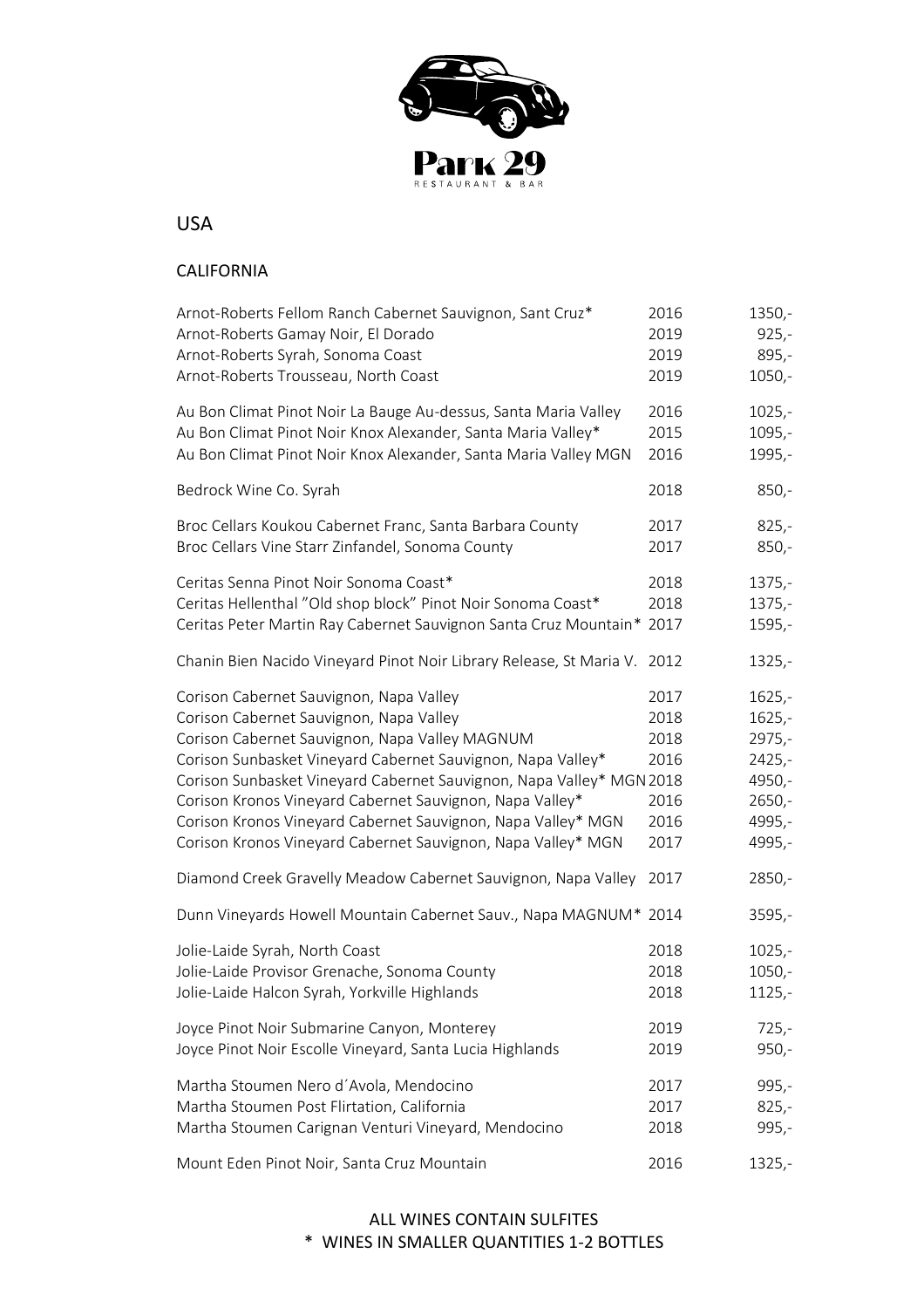

| Philip Togni Cabernet Sauvignon, Napa Valley                    | 2009 | $2695,-$ |
|-----------------------------------------------------------------|------|----------|
| Philip Togni Cabernet Sauvignon, Napa Valley                    | 2017 | $2195,-$ |
| Racines Pinot Noir, Sta. Rita Hills                             | 2018 | $1225,-$ |
| Racines Sanford & Benedict Vineyard Pinot Noir, Sta. Rita Hills | 2018 | $1525 -$ |
| Red Car Syrah Estate Vineyard, Sonoma County*                   | 2011 | 1095,-   |
| Ridge East Bench Zinfandel, Alexander Valley                    | 2018 | $1050,-$ |
| Ridge Geyserville, Alexander Valley                             | 2013 | $1350 -$ |
| Ridge Geyserville, Alexander Valley*                            | 2016 | $1050,-$ |
| Ridge Geyserville, Alexander Valley                             | 2017 | $1050,-$ |
| Ridge Geyserville, Alexander Valley                             | 2018 | $1095,-$ |
| Ridge Lytton Springs, Dry Creek Valley                          | 2013 | $1350,-$ |
| Ridge Lytton Springs, Dry Creek Valley                          | 2016 | $1050,-$ |
| Ridge Lytton Springs, Dry Creek Valley*                         | 2018 | 1095,-   |
| Ridge Lytton Springs, Dry Creek Valley MAGNUM                   | 2016 | 1750,-   |
| Ridge Montebello, Santa Cruz Mountain                           | 2017 | $2575,-$ |
| Schug Pinot Noir, Sonoma Coast                                  | 2020 | $695,-$  |
| Stolpman Love You Bunches Sangiovese, Santa Barbara County      | 2020 | $750 -$  |
| Stolpman Combe Trousseau, Ballard Canyon                        | 2018 | $950,-$  |
| Stolpman Estate Grown Syrah, Ballard Canyon                     | 2017 | $950,-$  |
| Whitcraft Winery La Rinconada Vineyard, Sta Rita Hills          | 2019 | $1375,-$ |
| Whitcraft Winery Pence Ranch Clone 115, Sta Rita Hills          | 2019 | 1295,-   |

### OREGON

| Arterberry Maresh Pinot Noir, Dundee Hills                                                                                   | 2017         | $925 -$              |  |
|------------------------------------------------------------------------------------------------------------------------------|--------------|----------------------|--|
| Evening Land Seven Springs Pinot Noir, Eola-Amity Hills<br>Evening Land Seven Springs La Source Pinot Noir, Eola-Amity Hills | 2019<br>2017 | $1050,-$<br>$1350,-$ |  |
| Lingua Franca Avni Pinot Noir, Eola-Amity Hills                                                                              | 2015         | $1050.-$             |  |